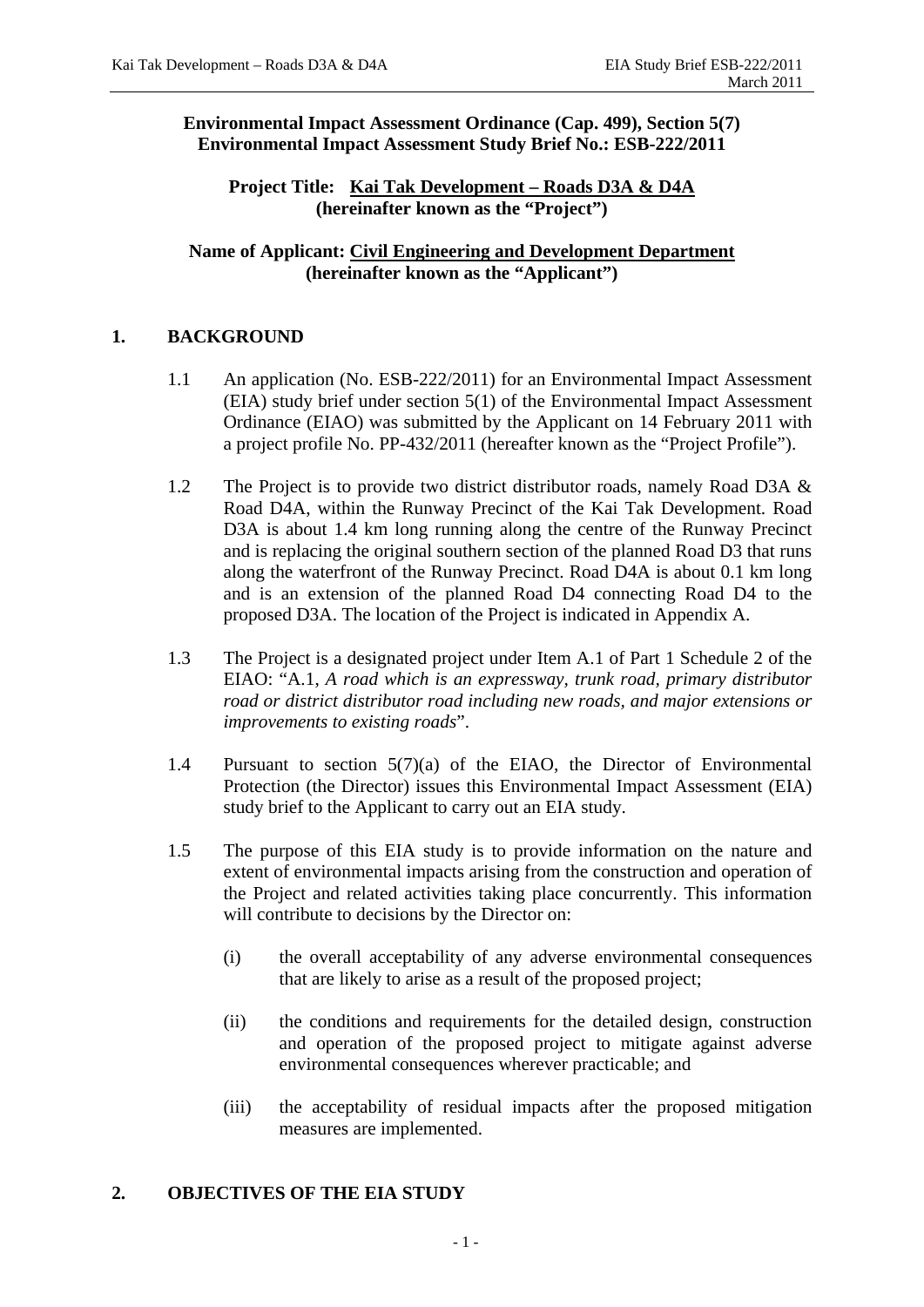- 2.1 The objectives of the EIA study are as follows:
	- (i) to describe the Project and associated works together with the requirements for carrying out the Project;
	- (ii) to identify and describe elements of community and environment likely to be affected by the Project and/or likely to cause adverse impacts to the Project, including natural and man-made environment and the associated environmental constraints;
	- (iii) to provide information on the consideration of alternatives to avoid and minimize potential environmental impacts to sensitive uses;
	- (iv) to identify and quantify emission sources and determine the significance of impacts on sensitive receivers and potential affected uses;
	- (v) to identify and systematically evaluate any potential landscape and visual impacts and to propose measures to mitigate these impacts;
	- (vi) to propose the provision of mitigation measures so as to minimize pollution, environmental disturbance and nuisance during construction and operation of the Project;
	- (vii) to investigate the feasibility, practicability, effectiveness and implications of the proposed mitigation measures;
	- (viii) to identify, predict and evaluate the residual environmental impacts (i.e. after practicable mitigation) and the cumulative effects expected to arise during the construction and operation phases of the Project in relation to the sensitive receivers and potential affected uses;
	- (ix) to investigate the extent of the secondary environmental impacts that may arise from the proposed mitigation measures and to identify constraints associated with the mitigation measures recommended in the EIA study, as well as the provision of any necessary modification; and
	- (x) to determine the need and specify environmental monitoring and audit requirements to ensure the effective implementation of the recommended environmental protection and pollution control measures.

## **3. DETAILED REQUIREMENTS OF THE EIA STUDY**

## **3.1 The Purpose**

The purpose of this study brief is to scope the key issues of the EIA study and to specify the environmental issues that are required to be reviewed and assessed in the EIA report. The Applicant has to demonstrate in the EIA report that the criteria in the relevant sections of the Technical Memorandum on the Environmental Impact Assessment Process of the Environmental Impact Assessment Ordinance (hereinafter referred to as "the TM"), are complied with.

#### **3.2 The Scope**

The scope of this EIA study shall cover the Project proposed in the Project Profile and the works mentioned in Section 1.2 above. The EIA study shall cover the cumulative impacts of any adjacent projects. The EIA study shall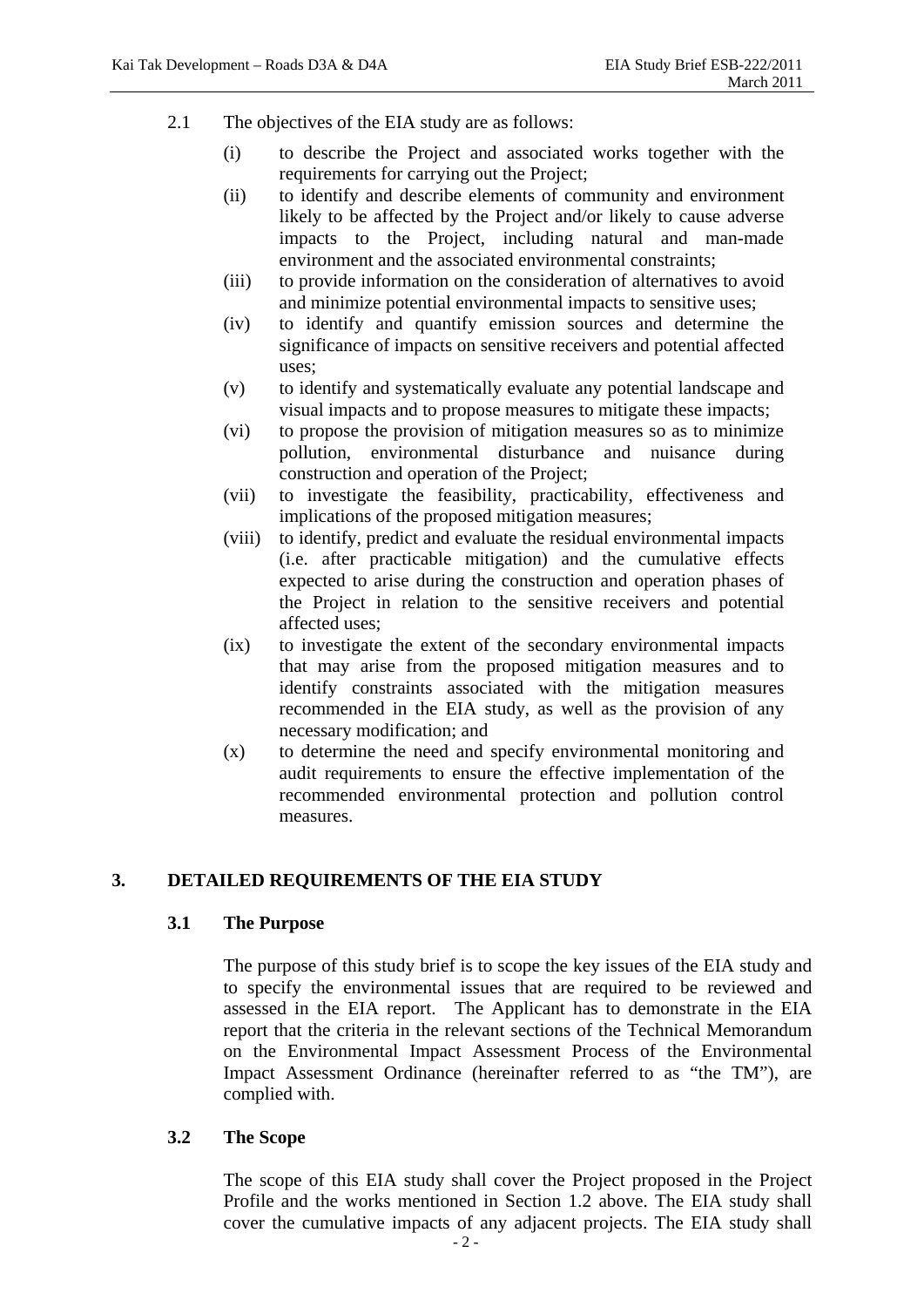address the key issues described below, together with any other key issues identified during the course of the EIA study and the cumulative environmental impacts of the Project.

- (i) potential noise impacts on sensitive receivers from the construction and operation of the Project;
- (ii) potential air quality impacts on sensitive receivers from the construction and operation of the Project;
- (iii) potential water quality impact on the relevant water system(s) from the construction and operation of the Project;
- (iv) waste arising from the construction activities of the Project;
- (v) potential landscape & visual impacts from the construction and operation of the project.

## **3.3 Consideration of Alternatives**

#### 3.3.1 The Need of the Project

 The Applicant shall study and review the need of the Project and provide information to justify the need. The Applicant shall explain clearly the purpose and objectives of the Project and describe the scenarios with and without the Project.

#### 3.3.2 Consideration of Alternative Options

 In addition to the proposed road alignments, the Applicant shall consider other feasible alternatives for the Project, provide justification regarding how the proposed scheme is arrived at, including the descriptions of the environmental factors considered in the option selection.

#### **Technical Requirements**

- 3.4 The Applicant shall conduct the EIA study to address all environmental aspects of the Project as described in Sections 3.1 to 3.3 above. The assessment shall be based on the best and latest information available during the course of the EIA study. The Applicant shall include in the EIA report details of the construction and operational programme and the methodologies for the Project. The Applicant shall clearly state in the EIA report the time frame and works programmes of the Project and other concurrent projects, and assess the cumulative environmental impacts from the Project and the interacting projects as identified in the EIA study.
- 3.5 The Applicant shall review previous studies or EIA reports which are relevant to the Project.
- 3.6 The EIA study shall meet the following technical requirements on specific impacts:
- **3.6.1 Noise Impact**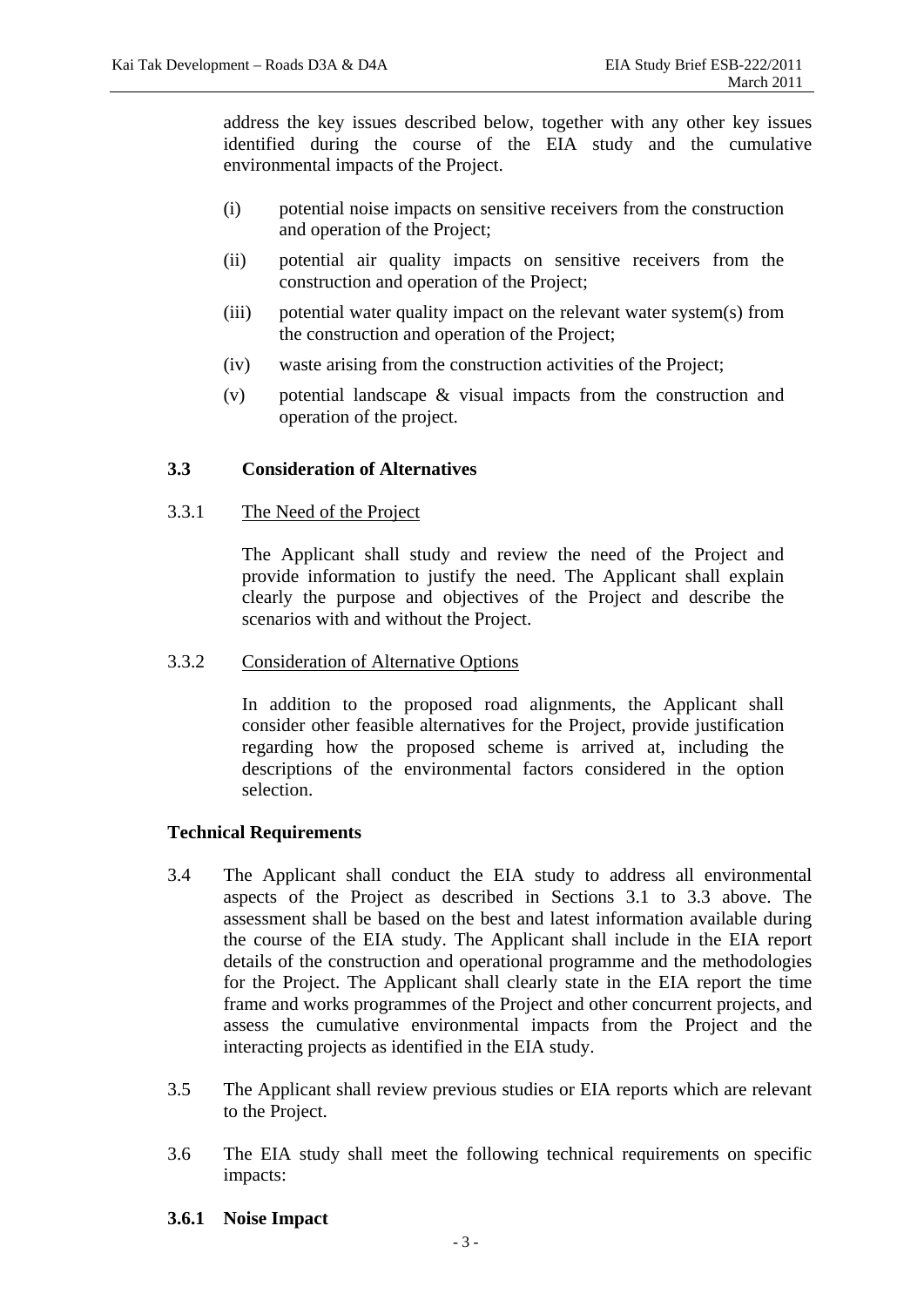- 3.6.1.1 The Applicant shall follow the criteria and guidelines for evaluating and assessing noise impact as stated in Annexes 5 and 13 of the TM, respectively.
- 3.6.1.2 The noise impact assessment shall include the following:
	- (i) Determination of Assessment Area

The study area for the noise impact assessment shall generally include all areas within 300m from the Project shown in Appendix A or other road alignments as identified in the EIA. Subject to the agreement of the Director, the assessment area could be reduced accordingly if the first layer of noise sensitive receivers (NSRs), closer than 300m from the outer Project limit, provides acoustic shielding to those receivers at distances further away from the Project. Subject to the agreement of the Director, the assessment area shall be expanded to include NSRs at distances over 300m from the Project, which are affected by the construction and operation of the Project.

# (ii) Provision of Background Information and Existing Noise Levels

The Applicant shall provide all background information relevant to the Project, e.g. relevant previous or current studies. Unless required for determining the planning standards, e.g. those for planning of fixed noise sources (such as ventilation systems of traffic noise enclosures), no existing noise levels are particularly required.

## (iii) Identification of Noise Sensitive Receivers

- (a) The Applicant shall refer to Annex 13 of the TM when identifying the NSRs. The NSRs shall include all existing NSRs and all planned noise sensitive developments and uses, including at least the planned residential developments in the Runway Precinct. Photographs of all existing NSRs, if any, shall be appended to the EIA report.
- (b) The Applicant shall select assessment points to represent all identified NSRs for carrying out quantitative noise assessment described below. The assessment points shall be agreed with the Director prior to the quantitative noise assessment and may be varied subject to the best and latest information available during the course of the EIA study. A map showing the location and description such as name of building, use, and floor of each and every selected assessment point shall be given. For planned noise sensitive land uses without committed site layouts, the Applicant can use the relevant planning parameters to work out representative site layouts for operational noise assessment purpose. However, such assumption together with any site specific constraints identified, such as setback of building, building orientation and extended podium, shall be considered practicable, feasible and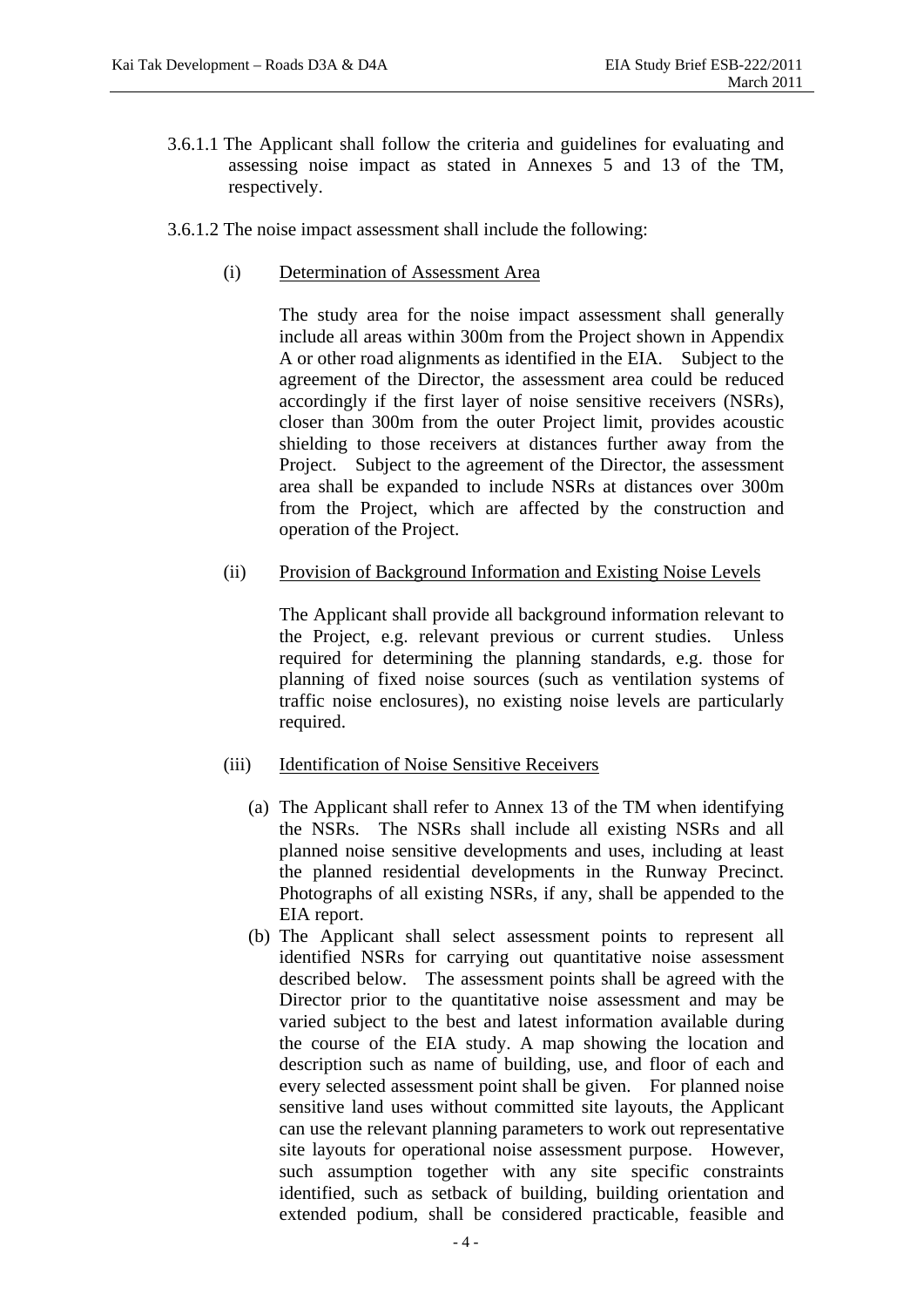agreeable for implementation by relevant parties including the Planning Department and Lands Department as per section 6.3, Annex 13 of EIAO-TM.

### (iv) Provision of an Emission Inventory of the Noise Sources

The Applicant shall provide an inventory of noise sources including representative construction equipment for construction noise assessment, and traffic flow/ fixed plant equipment (e.g. ventilation systems of traffic noise enclosures), as appropriate, for operational noise assessment. Confirmation of the validity of the inventory shall be obtained from the relevant government departments/authorities and documented in the EIA report.

#### (v) Construction Noise Assessment

(a) The assessment shall cover the cumulative noise impacts due to the construction works of the Project and other concurrent projects identified during the course of the EIA study.

(b) The Applicant shall carry out assessment of noise impact from construction (excluding percussive piling) of the Project during daytime, i.e. 7 a.m. to 7 p.m., on weekdays other than general holidays in accordance with the methodology in paragraphs 5.3. and 5.4 of Annex 13 of the TM. The criteria in Table 1B of Annex 5 of the TM shall be adopted in the assessment.

 (c) If the unmitigated construction noise levels are found exceeding the relevant criteria, the Applicant shall propose practicable direct mitigation measures (including movable barriers, enclosures, quieter alternative methods, re-scheduling and restricting hours of operation of noisy tasks) to minimize the impact. If the mitigated noise levels still exceed the relevant criteria, the duration of the noise exceedance shall be given.

(d) The Applicant shall, as far as practicable, formulate a reasonable construction programme so that no work will be required in restricted hours as defined under the Noise Control Ordinance (NCO). In case the Applicant needs to evaluate whether construction works in restricted hours as defined under the NCO are feasible or not in the context of programming construction works, reference shall be made to relevant technical memoranda issued under the NCO. Regardless of the results of construction noise impact assessment for restricted hours, the Noise Control Authority will process Construction Noise Permit (CNP) application, if necessary, based on the NCO, the relevant technical memoranda issued under the NCO, and the contemporary conditions/situations. This aspect shall be explicitly stated in the noise chapter and the conclusions and recommendations chapter in EIA report.

- (vi) Operational Noise Assessment
	- (a) Road Traffic Noise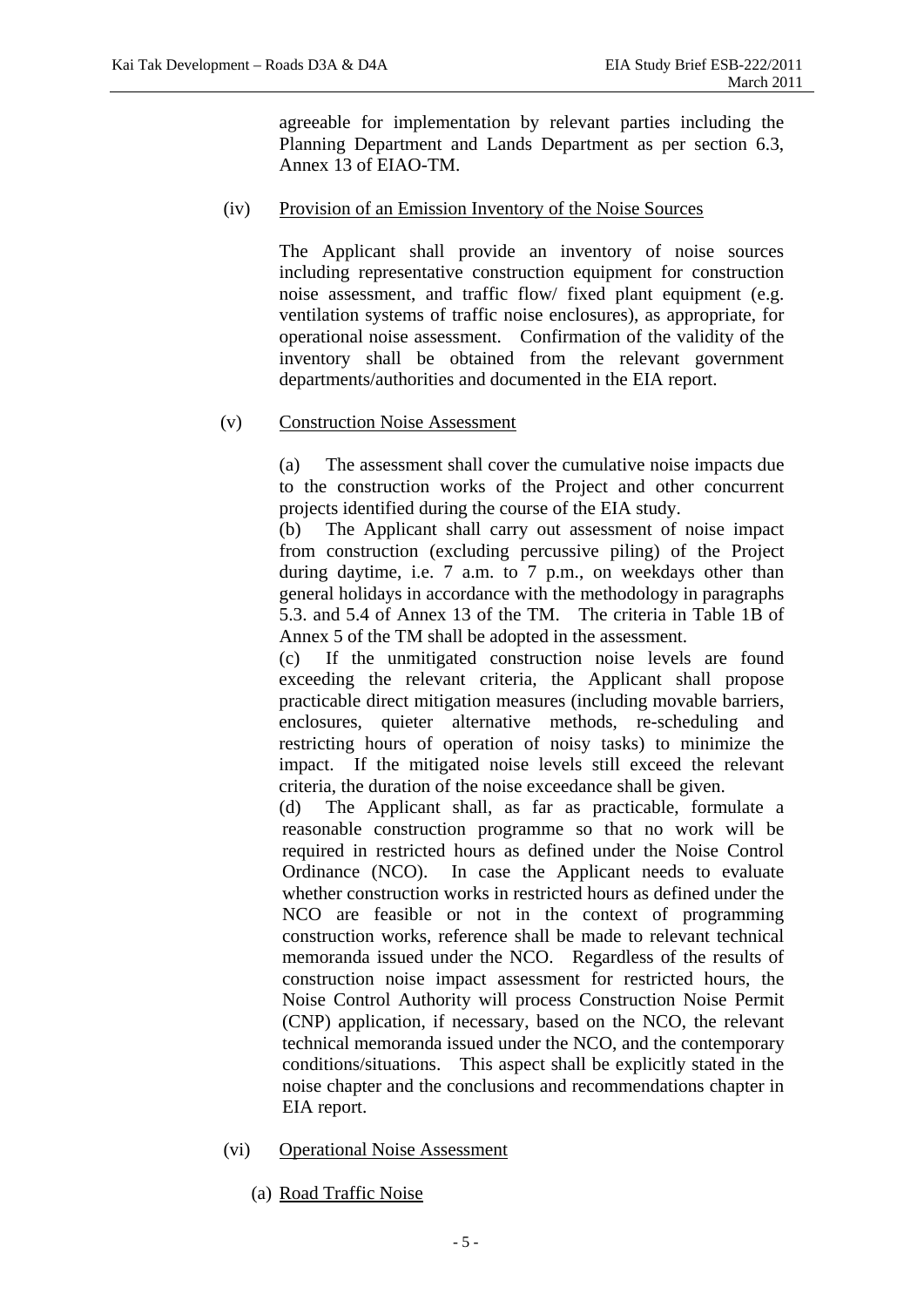#### (a1) Calculation of Noise Levels

The Applicant shall analyse the scope of the Project within the meaning of Items A.1 of Schedule 2 of EIAO for the purpose of traffic noise impact assessment. Figures showing extents of road sections within the meaning of Items A.1 of Schedule 2 of EIAO and other road sections shall be provided in the EIA report. In determining whether the traffic noise impact due to a road improvement project/ work is considered significant, detailed information with respect to factors including change of nature of road, change of alignment and change of traffic capacity or traffic composition etc. shall be assessed. The traffic noise impact shall be considered significant if the traffic noise level with the Project is greater than that without the Project at the design year by 1.0 dB(A) or more.

The Applicant shall calculate expected road traffic noise using methods described in the U.K. Department of Transport's "*Calculation of Road Traffic Noise*" (1988). Calculations of future road traffic noise shall be based on peak hour traffic flow in respect of maximum traffic projection within a 15 years period upon commencement of operation of the Project.

The EIA report shall contain sample calculations and input parameters for at least 10 assessment points as requested by the Director. Also, the Applicant shall provide the input data set of the traffic noise model in the format of electronic files in the EIA. The Applicant shall prepare and provide drawings (i.e., road-plots of the traffic noise model) of appropriate scale to show the road segments, topographic barriers, and assessment points of sensitive receivers input into the traffic noise model.

The Applicant shall provide input data sets of traffic noise prediction model adopted in the EIA study as requested by the Director for the following scenarios:

- (1) unmitigated scenario at assessment year;
- (2) mitigated scenario at assessment year; and
- (3) prevailing scenario for indirect technical remedies eligibility assessment;

The data shall be in electronic text file (ASCII format) containing road segments, barriers and noise sensitive receivers information. The data structure of the above file shall be agreed with the Director. CD-ROM(s) containing the above data shall be attached in the EIA report.

#### (a2) Presentation of Noise Levels

The Applicant shall present the existing and future noise levels in  $L_{10}$  (1 hour) at the NSRs at various representative floor levels in (m P.D.) on tables and plans of suitable scale.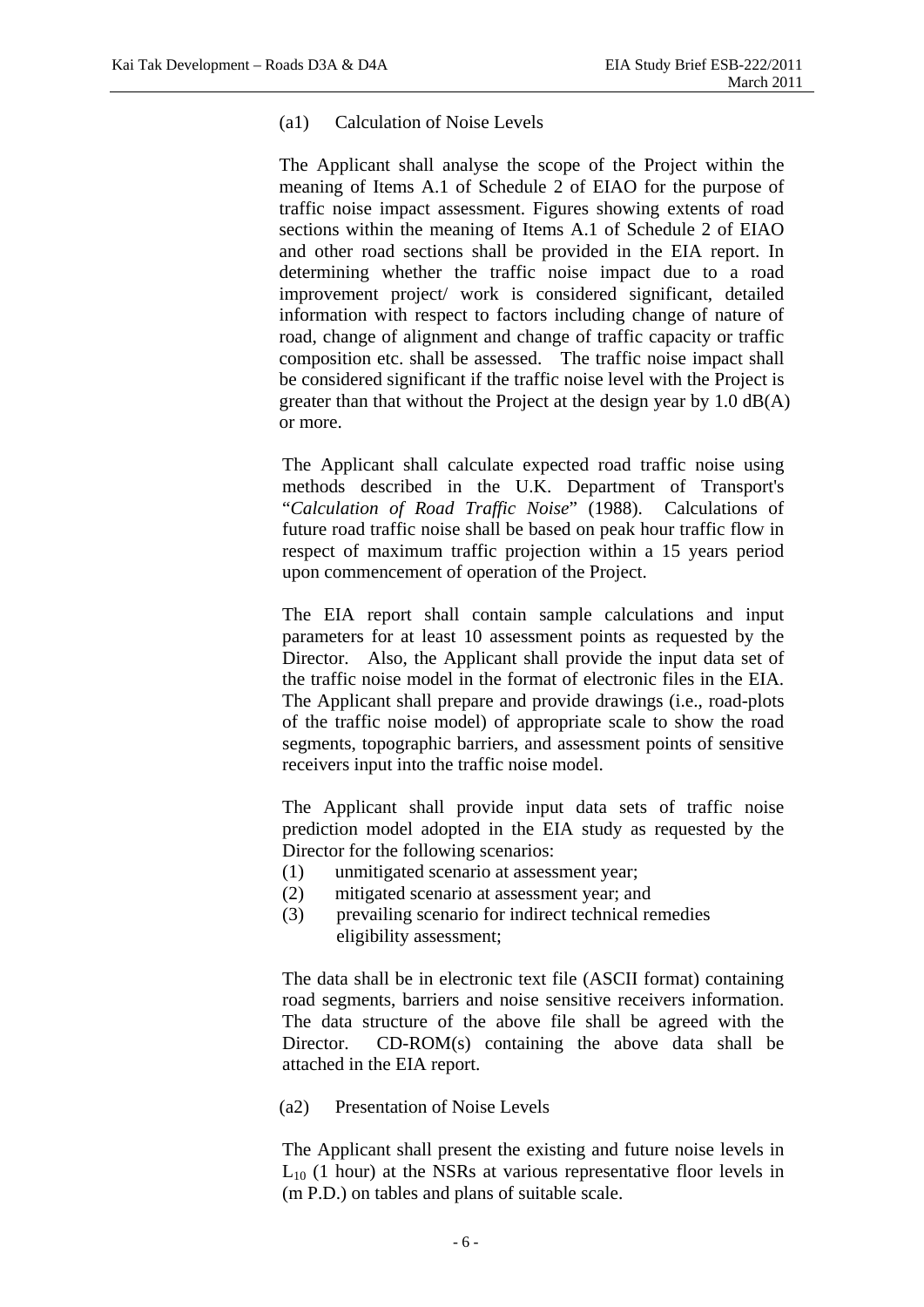A quantitative assessment at the NSRs for road sections within the meaning of Items A.1 of Schedule 2 of EIAO shall be carried out and compared against the criteria set out in Table 1A of Annex 5 of the TM. The potential noise impact of road sections within the meaning of Items A.1 of Schedule 2 of EIAO shall be quantified by estimating the total number of dwellings, classrooms and other noise sensitive elements that will be exposed to noise levels exceeding the criteria set in Table 1A of Annex 5 in the TM.

#### (a3) Proposals for Noise Mitigation Measures

The Applicant shall propose, in accordance with Section 6 in Annex 13 of the TM, direct technical remedies in all situations where predicted traffic noise level due to the road sections within the meaning of Items A.1 of Schedule 2 of EIAO, exceeds the criteria in Table 1A of Annex 5 in the TM by 1 dB(A) or more, and, under section 4.4.3 of the TM, noise from the road sections within the meaning of Items A.1 of Schedule 2 of EIAO has significant contribution to the cumulative environmental impacts which would exceed the criteria when considered in conjunction with the existing or potential impacts from other projects. The direct mitigation measures listed under Section 6.1, Annex 13 of the EIAO-TM shall be thoroughly explored and evaluated with a view to reducing the noise level at the NSRs concerned to the level meeting the relevant noise criteria. Also, the feasibility, practicability, programming and effectiveness of the recommended mitigation measures should be assessed in accordance with section 4.4.2(k) of the EIAO-TM. Reasons for not adopting certain direct technical remedies in the design to reduce the traffic noise to a level meeting the criteria in the TM or to maximize the protection for NSRs as far as possible shall be clearly and specifically quantified and laid down in the EIA report.

Following the guiding principles set out in the Legislative Council Paper (LC Paper no. CB(1)755/02-03(01)) prepared by ETWB in January 2003, sections of barriers proposed to protect existing NSRs shall be differentiated clearly from those proposed for the protection of future or planned NSRs as the latter is only required to be constructed before the occupation of the planned NSRs. To facilitate the phased implementation of the barriers under this principle, a barrier inventory showing intended NSRs (i.e. existing NSRs as distinct from planned NSRs) to be protected by different barrier sections to achieve different extent of noise reduction (by how many dB(A)) should be provided.

The total number of dwellings, classrooms and other noise sensitive element that will benefit from, and be protected by the provision of direct technical remedies shall be provided. In order to clearly present the extents/locations of recommended noise mitigation measures, plans prepared from 1:1000 or 1:2000 survey maps showing the mitigation measures (e.g., enclosures/barriers, low noise road surfacing, etc.) shall be included in the EIA report.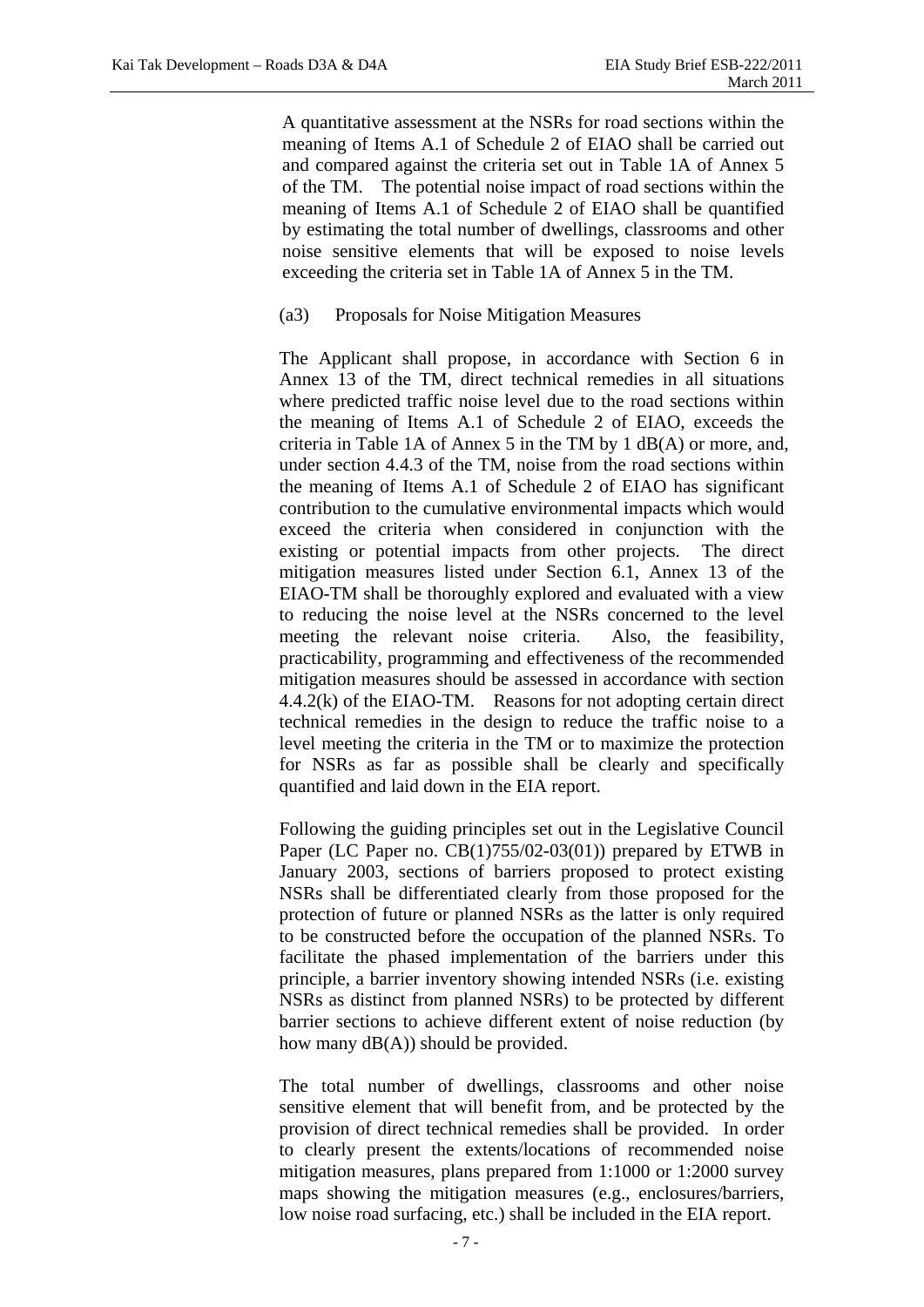The total number of dwellings, classrooms and other noise sensitive elements that will still be exposed to noise levels above the criteria with the implementation of all recommended direct technical remedies shall be quantified.

The Applicant shall provide, in the EIA report information of recommended noise mitigation measures (to include at least barrier types, nominal dimensions at different cross-sections, extents/locations, lengths, mPD levels of barriers).

In case where a number of NSRs cannot be protected by the recommended direct technical remedies, the Applicant shall identify and estimate the total number of existing dwellings, classrooms and other noise sensitive elements which may qualify for indirect technical remedies, the associated costs and any implications for such implementation. For the purpose of determining eligibility of the affected premises for indirect technical remedies, reference shall be made to the following set of three criteria :

(1) the predicted overall noise level at the NSR from the road sections within the meaning of Items A.1 of Schedule 2 of EIAO together with other traffic noise in the vicinity must be above a specified noise level ( e.g. 70 dB(A) for domestic premises and 65 dB(A) for education institutions, all in  $L10(1hr)$  ):

(2) the predicted overall noise level at the NSR is at least 1.0 dB(A) more than the prevailing traffic noise level, i.e. the total traffic noise level existing before the works to construct the road were commenced; and

(3) the contribution from the road sections within the meaning of Items A.1 of Schedule 2 of EIAO to the increase in predicted overall noise level at the NSR must be at least 1.0  $dB(A)$ .

(b) Fixed Noise Sources

If the Project will cause any fixed noise sources, such as the ventilation systems of enclosed road sections, if any, the following assessment shall be followed.

#### (b1) Assessment of Fixed Source Noise Levels

The Applicant shall calculate the expected noise using standard acoustics principles. Calculations for the expected noise shall be based on assumed plant inventories and utilization schedule for the worst-case scenario. The Applicant shall calculate noise levels taking into account correction of tonality, impulsiveness and intermittency in accordance with Technical Memorandum for the Assessment of Noise from Places other than Domestic Premises, Public Places or Construction Sites issued under the NCO.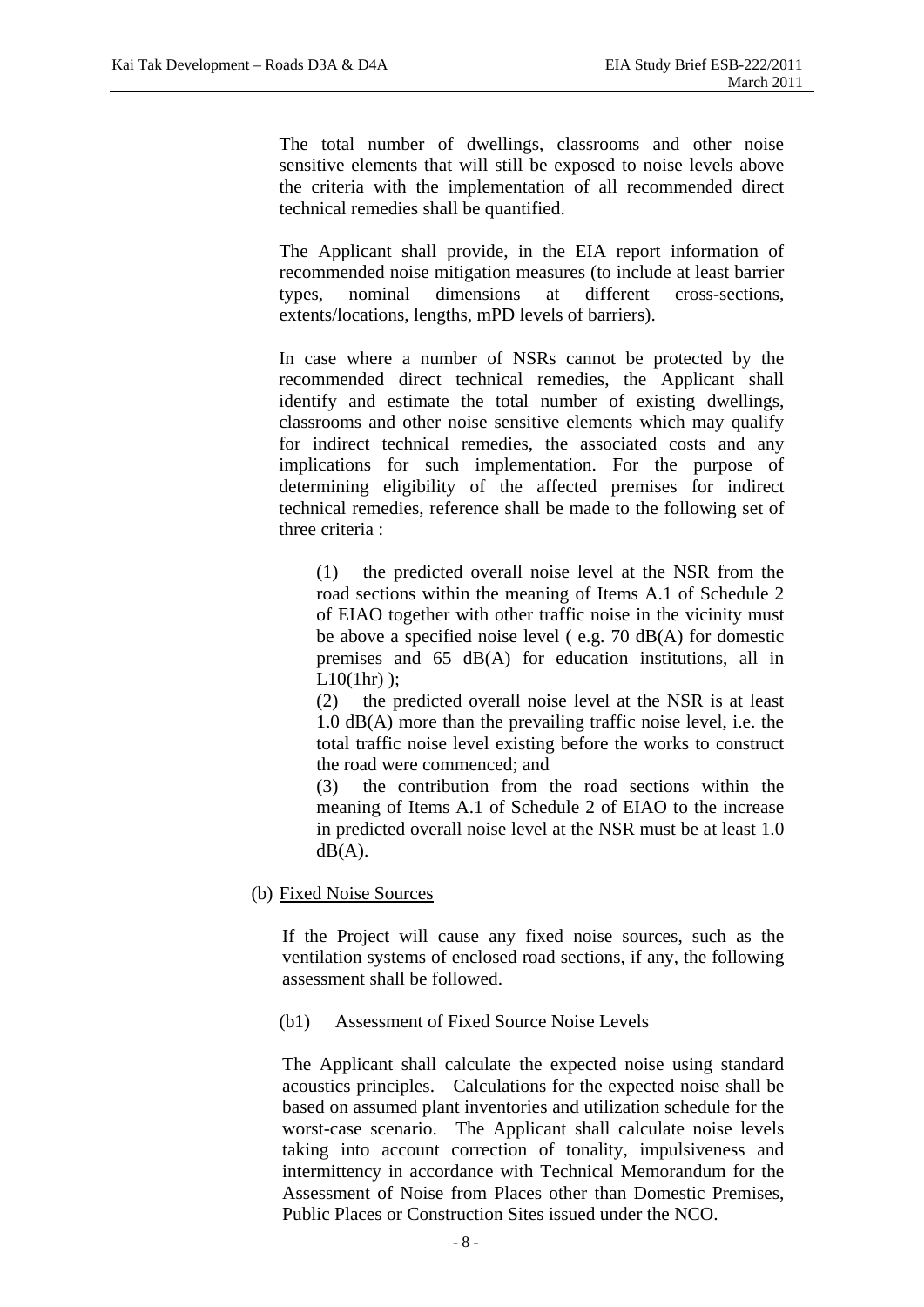(b2) Presentation of Noise Levels

The Applicant shall present the existing and future noise levels in  $L_{eq}$  (30 min) at the NSRs at various representative floor levels (in m P.D.) on tables and plans of suitable scale. A quantitative assessment at the NSRs for the proposed fixed noise source(s) shall be carried out and compared against the criteria set out in Table 1A of Annex 5 of the TM.

(b3) Proposals for Noise Mitigation Measures

The Applicant shall propose direct technical remedies within the Project limits in all situations where the predicted noise level exceeds the criteria set out in Table 1A of Annex 5 of the TM to protect the affected NSRs.

(vii) Assessment of Side Effects and Constraints

The Applicant shall identify, assess and propose means to minimize any side effects and to resolve any potential constraints due to the inclusion of any recommended direct technical remedies.

#### **3.6.2 Air Quality Impact**

- 3.6.2.1 The Applicant shall follow the criteria and guidelines for evaluating and assessing air quality impact as stated in section 1 of Annex 4 and Annex 12 of the TM, respectively.
- 3.6.2.2 The study area for air quality impact assessment shall generally be defined by a distance of 500 metres from the boundary of the Project site, yet it shall be extended to include major existing and planned/committed emission sources that may have a bearing on the environmental acceptability of the Project. Such assessment shall be based on the best available information at the time of the assessment.
- 3.6.2.3 The assessment of the air quality impact arising from the construction and operation of the Project shall follow the detailed technical requirements given in  $\Delta$ ppendix  $\overline{B}$  of this EIA Study Brief.
- 3.6.2.4 The Applicant shall assess the air pollutant concentrations with reference to the relevant sections of the Guidelines for Local-Scale Air Quality Assessment Using Models given in Appendices B1 to B3, or other methodology as agreed by the Director. The Applicant shall also note that the PATH model may be used for estimating the background concentrations by taking into account the major air pollutant emission sources in Hong Kong and nearby regions.

#### **3.6.3 Water Quality Impact**

3.6.3.1 The Applicant shall follow the criteria and guidelines for evaluating and assessing water pollution as stated in Annexes 6 and 14 of the TM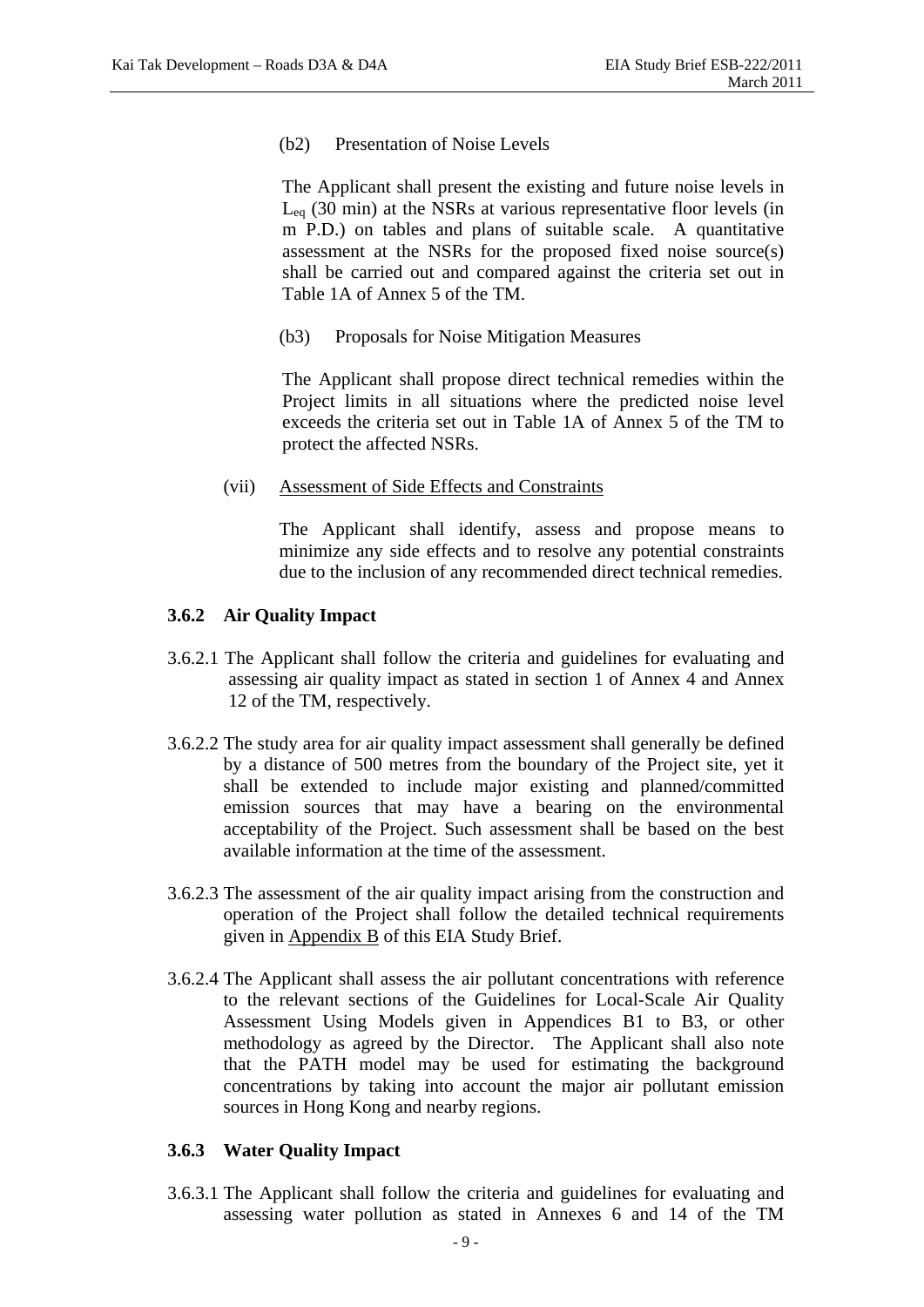#### respectively.

- 3.6.3.2 The Study Area shall include all areas within 300m from the Project boundary, and shall cover relevant water sensitive receivers that have a bearing on the environmental acceptability of the Project within the Victoria Harbour (Phase 1 & Phase 2) Water Control Zone. This study area may be extended to include other areas being impacted such as stream courses and the associated water systems in the vicinity.
- 3.6.3.3 The physical, chemical and biological disruptions of the Victoria Harbour (Phase 2) Water Control Zone and fresh/ storm water and ground water system(s) within the study area arising during the construction and operation of the Project shall be identified.
- 3.6.3.4 The water quality impact assessment shall address the following :

#### General

- (i) Collection and review of background information on the existing water system(s) and water sensitive receivers which might be affected by the Project.
- (ii) Characterization of water quality of the water systems and water sensitive receivers which might be affected by the Project and associated works during construction based on existing best available information or site surveys/tests as appropriate.
- (iii) Identification and analysis of relevant existing and planned activities, beneficial uses and water sensitive receivers related to the affected water system(s). The Applicant shall refer to, *inter alia*, those developments and uses earmarked on the relevant Outline Zoning Plans, Development Permission Area Plans, Outline Development Plans and Layout Plans.
- (iv) Identification of pertinent water quality objectives and establishment of other appropriate water quality criteria or standards for the water system(s) and the water sensitive receivers.
- (v) Review the specific construction methods and configurations of the Project. Identification of any alteration of watercourses and drainage system.
- (vi) Identification, analysis and quantification of existing and likely future water pollution sources, including but are not limited to, point discharges and non-point sources to surface water runoff, sewage from workforce and polluted discharge generated from the Project. Field investigation and laboratory tests shall be conducted as appropriate. Establishment and provision of a pollution load inventory on the quantities and characteristics of these pollution sources. Field investigation and laboratory tests shall be conducted as appropriate to fill in any major information gaps.

#### **Impact Prediction**

(vii) Prediction and quantification of the impacts on the water system(s) and the water sensitive receivers due to those alterations and changes identified in (v) and the pollution sources identified in (vi). The prediction shall take into account and include likely different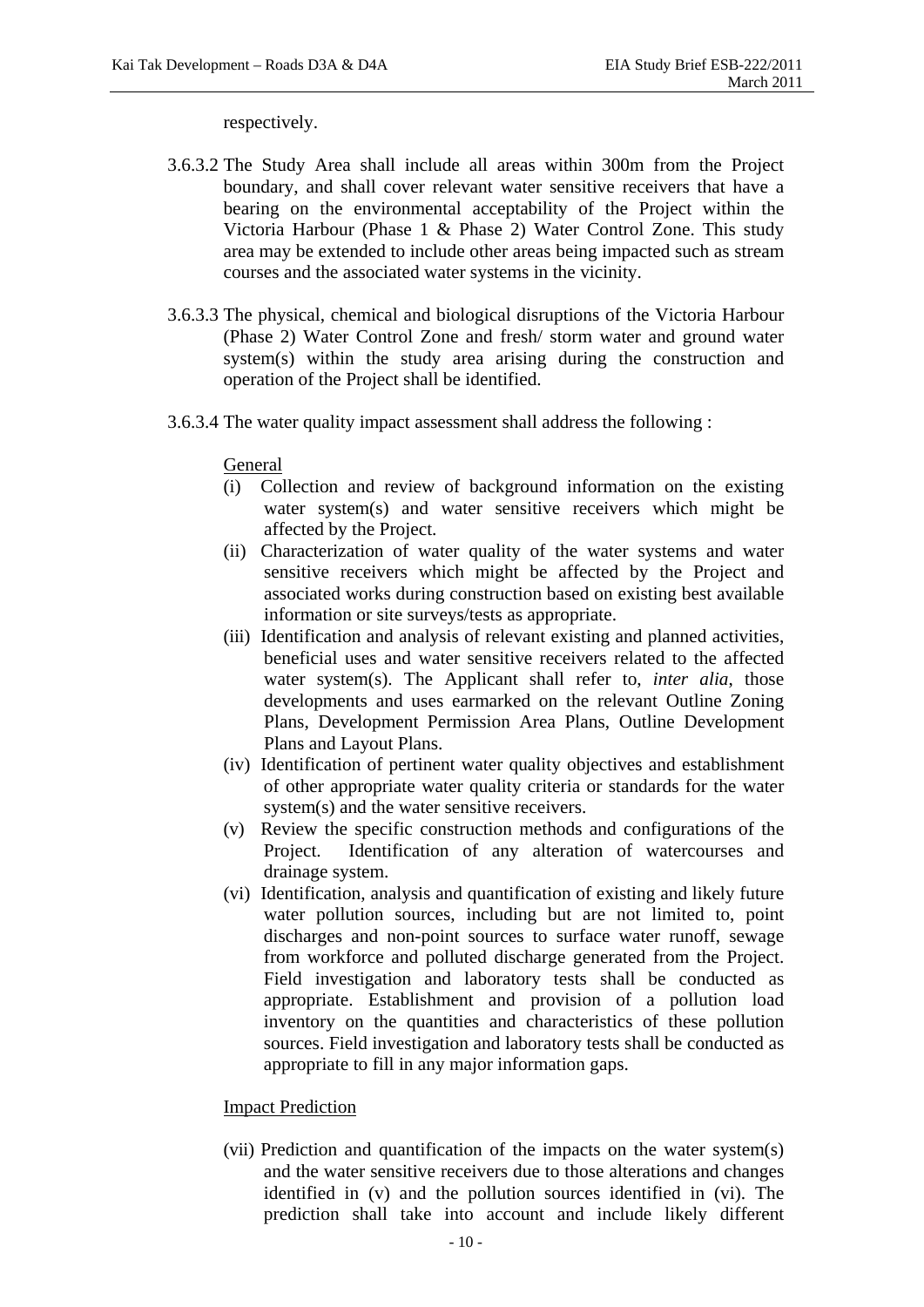construction stages or sequences.

(viii)Cumulative impacts due to other projects, activities or pollution sources within a boundary around the Study Area to be agreed by the Director shall also be predicted and quantified.

#### Mitigation

- (ix) Analysis on the provision and adequacy of existing and planned future facilities to reduce pollution arising from the point and non-point sources identified in (vi).
- (x) Proposal of effective and practicable infrastructure upgrading or provision, water pollution prevention and mitigation measures to be implemented during the construction stage so as to reduce the water quality impacts to within acceptable levels of standards. Requirements to be incorporated in the Project contract document shall also be proposed.
- (xi) Best management practices to reduce storm water and non-point source pollution shall be investigated and proposed as appropriate. Attention shall be made to the water quality control and mitigation measures recommended in ProPECC Note 1/94 on construction site drainage.
- (xii) Evaluation and quantification of residual impacts on the water system(s) and the water sensitive receivers with regard to the appropriate water quality criteria, standards or guidelines.

#### **3.6.4 Waste Management Implications (Construction Stage)**

- 3.6.4.1 The Applicant shall follow the criteria and guidelines for evaluating and assessing waste management implications as stated in Annexes 7 and 15 of the TM respectively.
- 3.6.4.2 The assessment of waste management implications shall cover the following:
	- (i) Analysis of Activities and Waste Generation

The Applicant shall identify the quantity, quality and timing of the waste arising as a result of the construction activities of the Project, based on the sequence and duration of these activities.

- (ii) Proposal for Waste Management
	- (a) Prior to considering the disposal options for various types of wastes, opportunities for reducing waste generation, on-site or off-site re-use and recycling shall be fully evaluated. Measures which can be taken in the planning and design stages e.g. by modifying the design approach and in the construction stage for maximizing waste reduction shall be separately considered.
	- (b) After considering the opportunities for reducing waste generation and maximizing re-use, the types and quantities of the wastes required to be disposed of as a consequence shall be estimated and the disposal methods/ options for each type of wastes shall be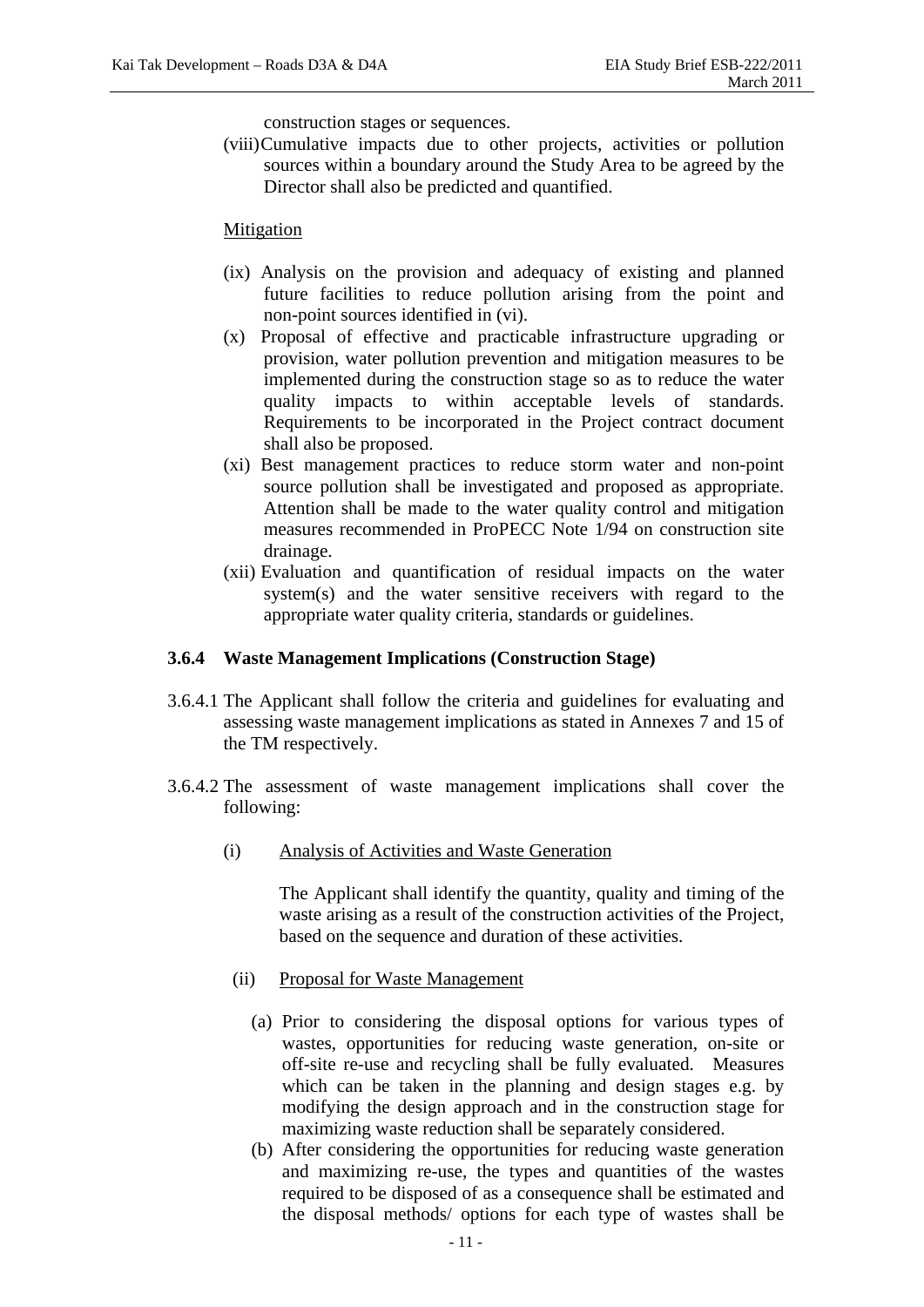described in detail. The disposal methods/ options recommended for each type of wastes shall take into account of the result of the assessment in (c) below; and

- (c) The impact caused by handling (including stockpiling, labelling, packaging & storage), collection, transportation and reuse/ disposal of wastes shall be addressed in detail and appropriate mitigation measures shall be proposed. This assessment shall cover the following areas :
	- potential hazard;
	- air and odour emissions;
	- noise:
	- wastewater discharge; and
	- public transport.

#### **3.6.5 Landscape and Visual Impact**

- 3.6.5.1 The Applicant shall follow the criteria and guidelines as stated in Annexes 10 and 18 of the TM for evaluating and assessing landscape and visual impacts of any above ground structures, for example noise barrier proposed by the EIA Study, and work areas associated with the Project. The Applicant shall also follow the EIAO Guidance Note No. 8/2010.
- 3.6.5.2 Study areas for landscape impact assessment shall include all areas within 100m from the Project. Study area for visual impact assessment shall be defined by the visual envelope of the Project. The defined visual envelope must be shown on a plan in the EIA report.
- 3.6.5.3 The Applicant shall review relevant Outline Zoning Plans, Outline Development Plans, Layout Plans, other relevant published land use plans, planning briefs and studies, approved planning applications and rezoning proposals which may identify areas of high landscape value, open space, amenity area and green belt designations. Any guidelines on landscape strategies, landscape frameworks, urban design concepts, building height profiles, special design areas, landmarks, designated view corridors, open space networks, landscape links that may affect the appreciation of the Project shall also be reviewed. The aim is to gain an insight to the future outlook of the area so as to assess whether the project can fit into surrounding setting. Any conflict with statutory town plan(s) and any published land use plans shall be highlighted and appropriate follow-up action shall be recommended.
- 3.6.5.4 The Applicant shall assess the visual impacts of the Project, in particular the visual impact of any noise barrier proposed by the EIA Study. Clear illustrations including mapping of visual impact is required. The assessment shall include:
	- (i) identification and plotting of visual envelope of the Project;
	- (ii) identification and description of the key groups of sensitive receivers within the visual envelope with regard to views from both ground level and elevated vantage points;
	- (iii) description of the visual compatibility of the Project with the surrounding and the existing and planned setting, and its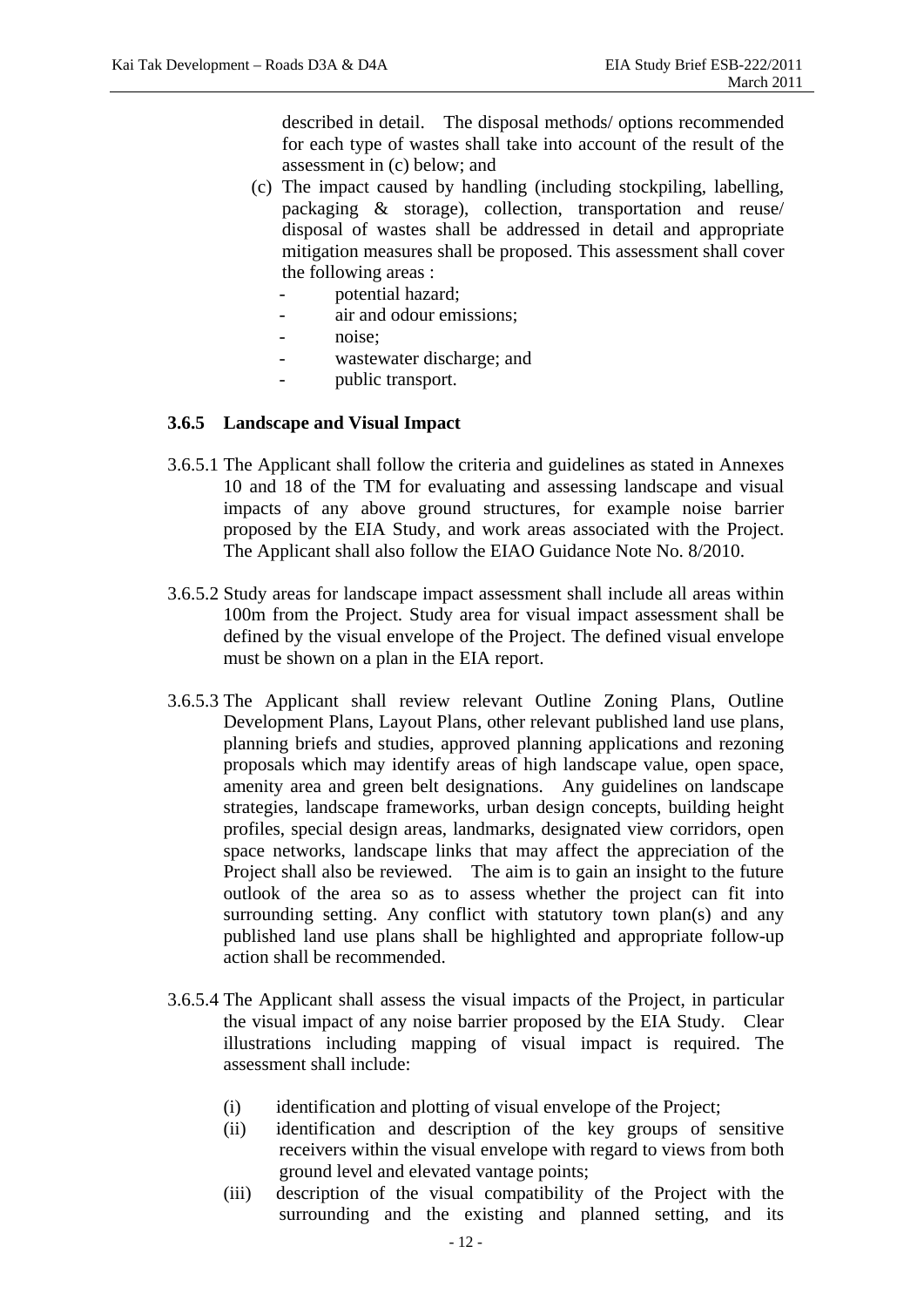obstruction and interference with the key views of the adjacent areas;

- (iv) description of the severity of visual impacts in terms of sensitivity of the receivers and the magnitude of changes; and
- (v) recommendation of alternative designs and/or mitigation measures to minimize adverse effects identified, including provision of a landscape design.
- 3.6.5.5 Annotated illustration materials such as coloured perspective drawings, plans and section/elevation diagrams, oblique aerial photographs, photographs taken at vantage points, and computer-generated photomontage shall be adopted to fully illustrate the landscape and visual impacts of the Project. In particular, the landscape and visual impacts of the Project with and without mitigation measures shall also be properly illustrated in existing and planned setting by computer-generated photomontage so as to demonstrate the effectiveness of the proposed mitigation measures. All computer graphics shall be compatible with Microstation DGN file format or as agreed with the Director. The Applicant shall record the technical details such as system set-up, software, data files and function in preparing the illustration, which may need to be submitted for verification of the accuracy of the illustrations.

## **3.6.6 Summary of Environmental Outcomes**

The EIA report shall contain a summary of the key environmental outcomes arising from the EIA study, including the population and environmentally sensitive areas protected, environmentally friendly designs recommended, key environmental problems avoided, and the environmental benefits of environmental protection measures recommended.

## **4. ENVIRONMENTAL MONITORING & AUDIT (EM&A) REQUIREMENTS**

- 4.1 The Applicant shall identify in the EIA study whether there is any need for EM&A activities during the construction phase of the project and, if affirmative, to define the scope of the EM&A requirements for the project in the EIA study.
- 4.2 Subject to the confirmation of the EIA study findings, the Applicant shall comply with the requirements as stipulated in Annex 21 of the TM.
- 4.3 The Applicant shall prepare a project implementation schedule (in the form of a checklist as shown in Appendix C to this study brief) containing the EIA study recommendations and mitigation measures with reference to the implementation programme.

## **5. DURATION OF VALIDITY**

5.1 The Applicant shall notify the Director of the commencement of the EIA study. If the EIA study does not commence within 36 months after the date of issue of this EIA study brief, the Applicant shall apply to the Director for a fresh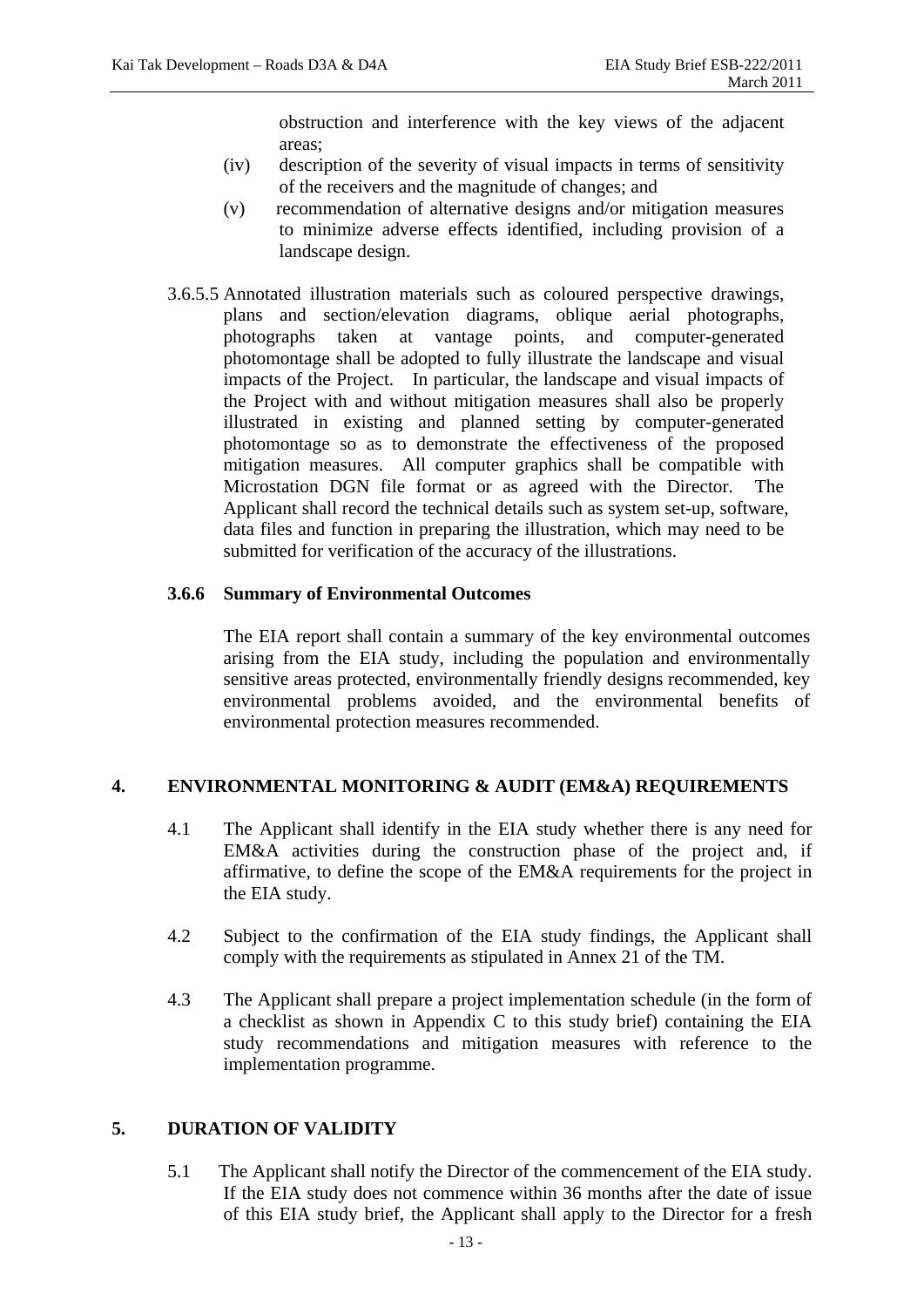EIA study brief before commencement of the EIA study.

## **6. REPORT REQUIREMENTS**

- 6.1 In preparing the EIA report, the Applicant shall refer to Annex 11 of the TM for the contents of an EIA report. The Applicant shall also refer to Annex 20 of the TM, which stipulates the guidelines for the review of an EIA report.
- 6.2 The Applicant shall supply the Director with the following number of copies of the EIA report and the executive summary:
	- (i) 30 copies of the EIA report and 30 copies of the executive summary (each bilingual in both English and Chinese) as required under section 6(2) of the EIAO to be supplied at the time of application for approval of the EIA report.
	- (ii) when necessary, addendum to the EIA report and the executive summary submitted in (i) above as required under section  $7(1)$  of the EIAO, to be supplied upon advice by the Director for public inspection.
	- (iii) 20 additional copies of the EIA report and 50 additional copies of the executive summary (each bilingual in both English and Chinese) with or without Addendum as required under section 7(5) of the EIAO, to be supplied upon advice by the Director for consultation with the Advisory Council on the Environment.
- 6.3 To facilitate public inspection of EIA report via EIAO Internet Website, the Applicant shall provide electronic copies of both the EIA report and the executive summary prepared in HyperText Markup Language (HTML) (version 4.0 or later) and in Portable Document Format (PDF version 1.3 or later). For the HTML version, a content page capable of providing hyperlink to each section and sub-section of the EIA report and the executive summary shall be included in the beginning of the document. Hyperlinks to figures, drawings and tables in the EIA report and the executive summary shall be provided in the main text from where respective references are made. Graphics in the report shall be in interlaced GIF format.
- 6.4 The electronic copies of the EIA report and the Executive Summary shall be submitted to the Director at the time of application for approval of the EIA Report.
- 6.5 When the EIA Report and the Executive Summary are made available for public inspection under section 7(1) of the EIA Ordinance, the content of the electronic copies of the EIA Report and the Executive Summary must be the same as the hard copies and the Director shall be provided with the most updated electronic copies.

## **7. OTHER PROCEDURAL REQUIREMENTS**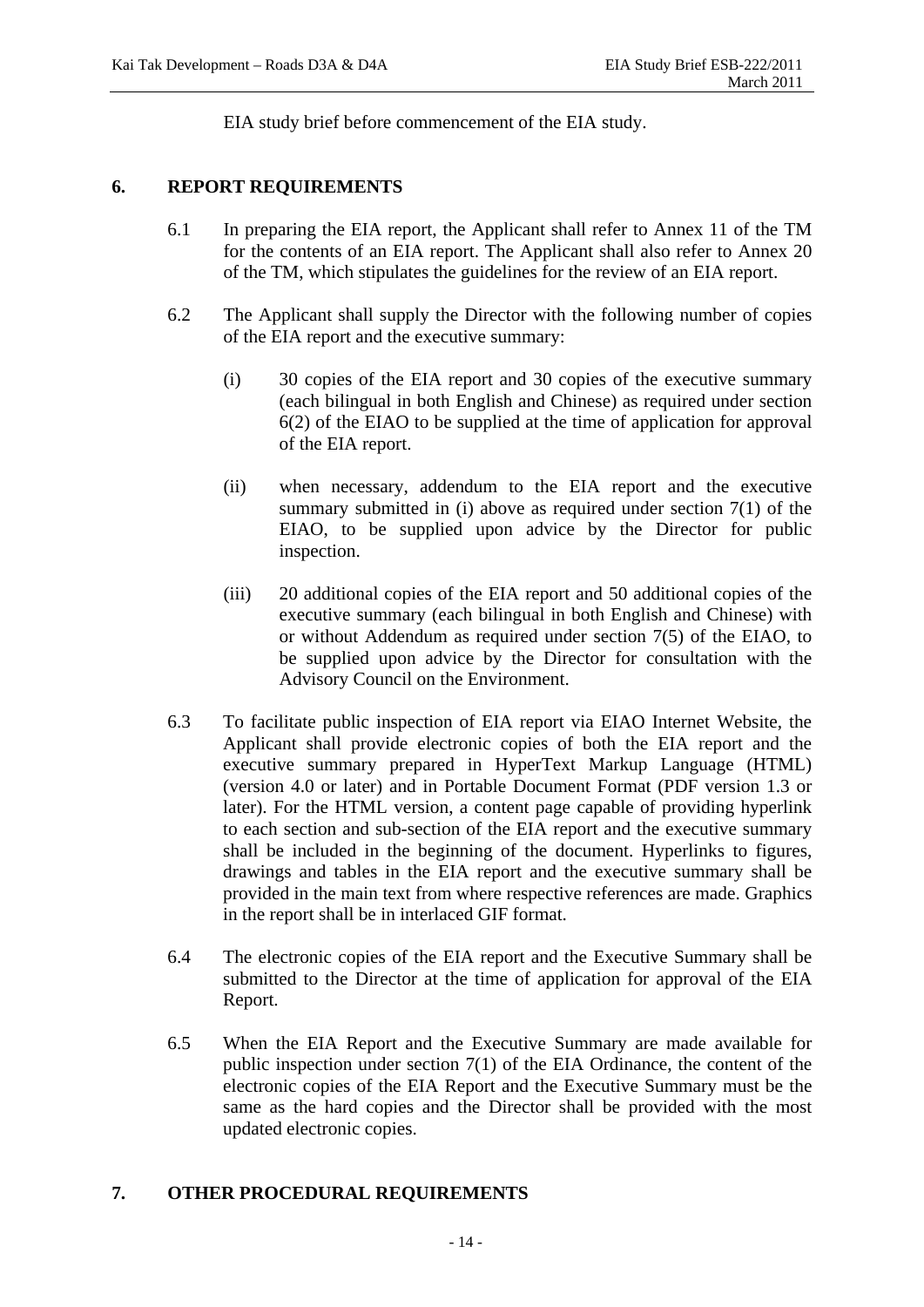- 7.1 During the EIA study, if there is any change in the name of the Applicant for this EIA study brief, the Applicant mentioned in this study brief must notify the Director immediately.
- 7.2 If there is any key change in the scope of the project mentioned in Section 1.2 of this EIA study brief and in Project Profile No. PP-432/2011, the Applicant must seek confirmation from the Director in writing on whether or not the scope of issues covered by this EIA study brief can still cover the key changes, and the additional issues, if any, that the EIA study must also address. If the changes to the project fundamentally alter the key scope of this EIA study brief, the Applicant shall apply to the Director for another EIA study brief afresh.

--- END OF EIA STUDY BRIEF ---

March 2011 Environmental Assessment Division Environmental Protection Department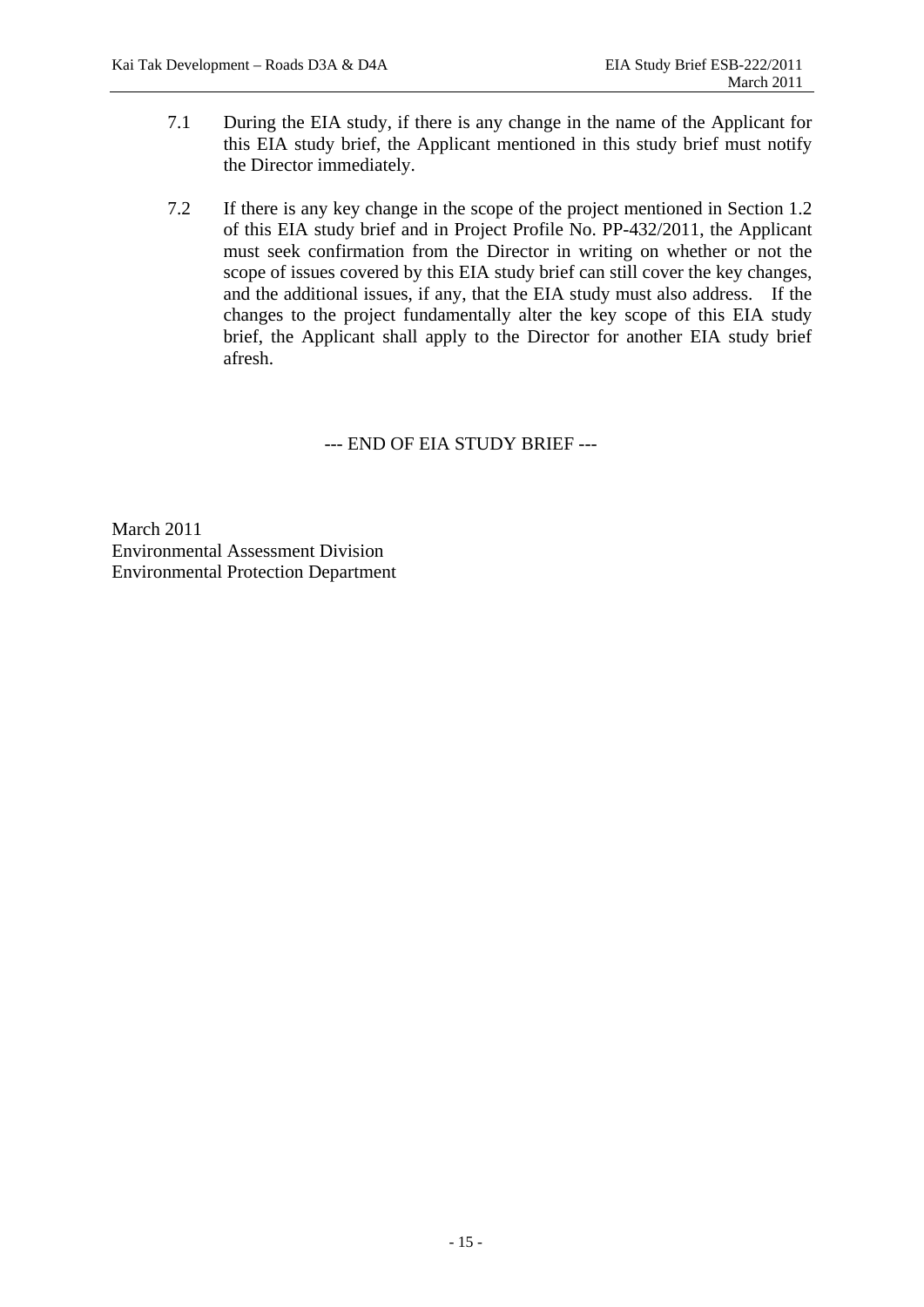# **Appendix A**

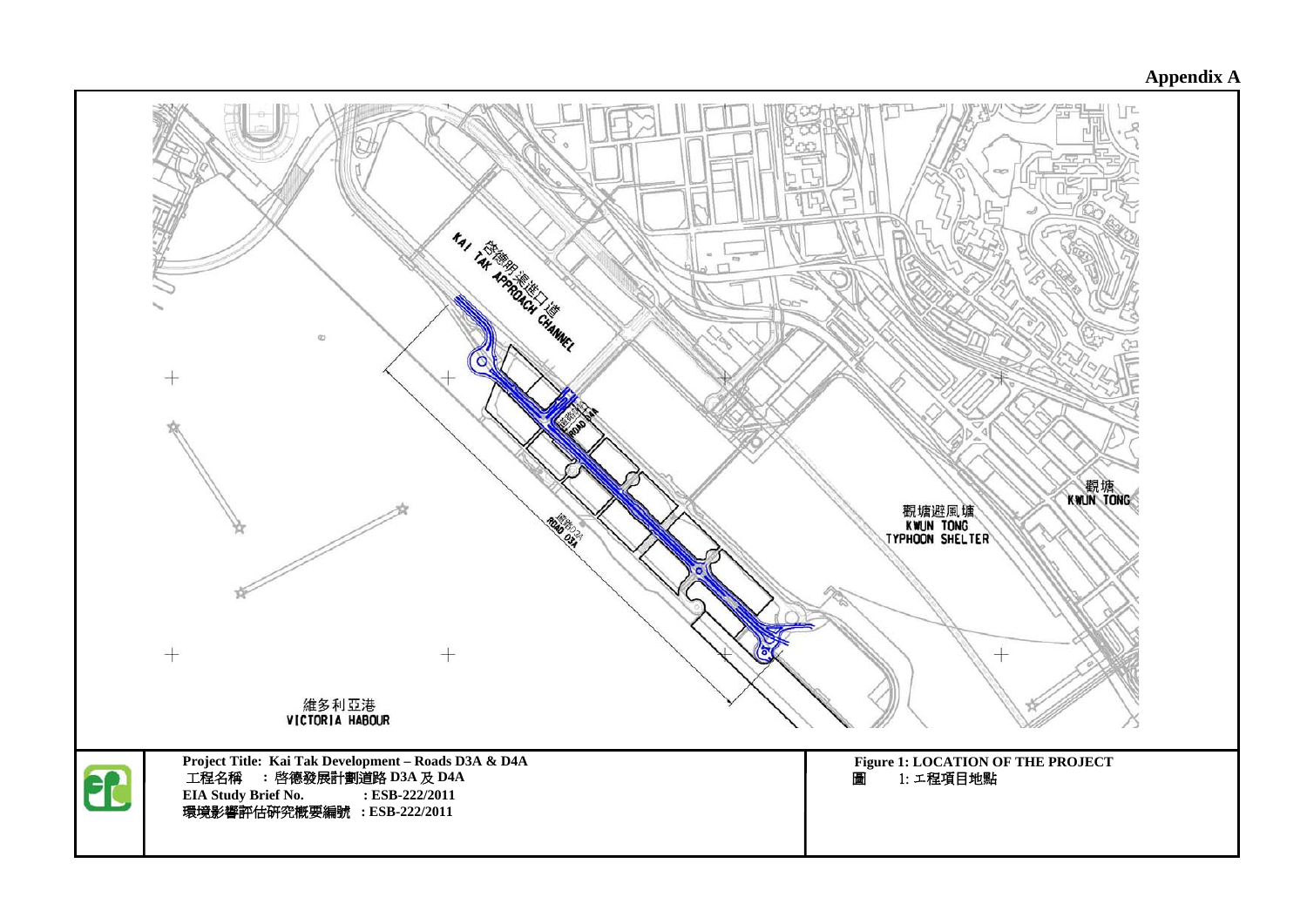## **Requirements for Air Quality Impact Assessment**

The air quality impact assessment shall include the following:

#### 1. Background and Analysis of Activities

- (i) Provision of background information relating to air quality issues relevant to the Project, e.g. description of the types of activities of the Project that may affect air quality during both construction and operational stages.
- (ii) Provision of an account, where appropriate, of the consideration/measures that have been taken into consideration in the planning of the Project to abate the air pollution impact. The Applicant shall consider alternative construction methods, phasing programmes and alternative modes of operation to minimise the construction and operational air quality impact respectively.
- (iii) Presentation of background air quality levels in the study area for the purpose of evaluating cumulative air quality impacts during construction and operational stages of the Project. If the PATH model is used to estimate the background air quality, details for the estimation of the emission sources to be adopted in the model runs should be clearly presented.

# 2. Identification of Air Sensitive Receivers (ASRs) and Examination of Emission/ Dispersion Characteristics

(i) Identification and description of existing, planned and committed ASRs that would likely be affected by the Project, including those earmarked on the relevant Outline Zoning Plans, Development Permission Area Plans, Outline Development Plans, Layout Plans and other relevant published land use plans, including plans and drawings published by the Lands Department and any land use and development applications approved by the Town Planning Board. The Applicant shall select the assessment points of the identified ASRs that represent the worst impact point of these ASRs. A map clearly showing the location and description such as name of buildings, their uses and height of the selected assessment points shall be given. The separation distances of these ASRs from the nearest emission sources shall also be given.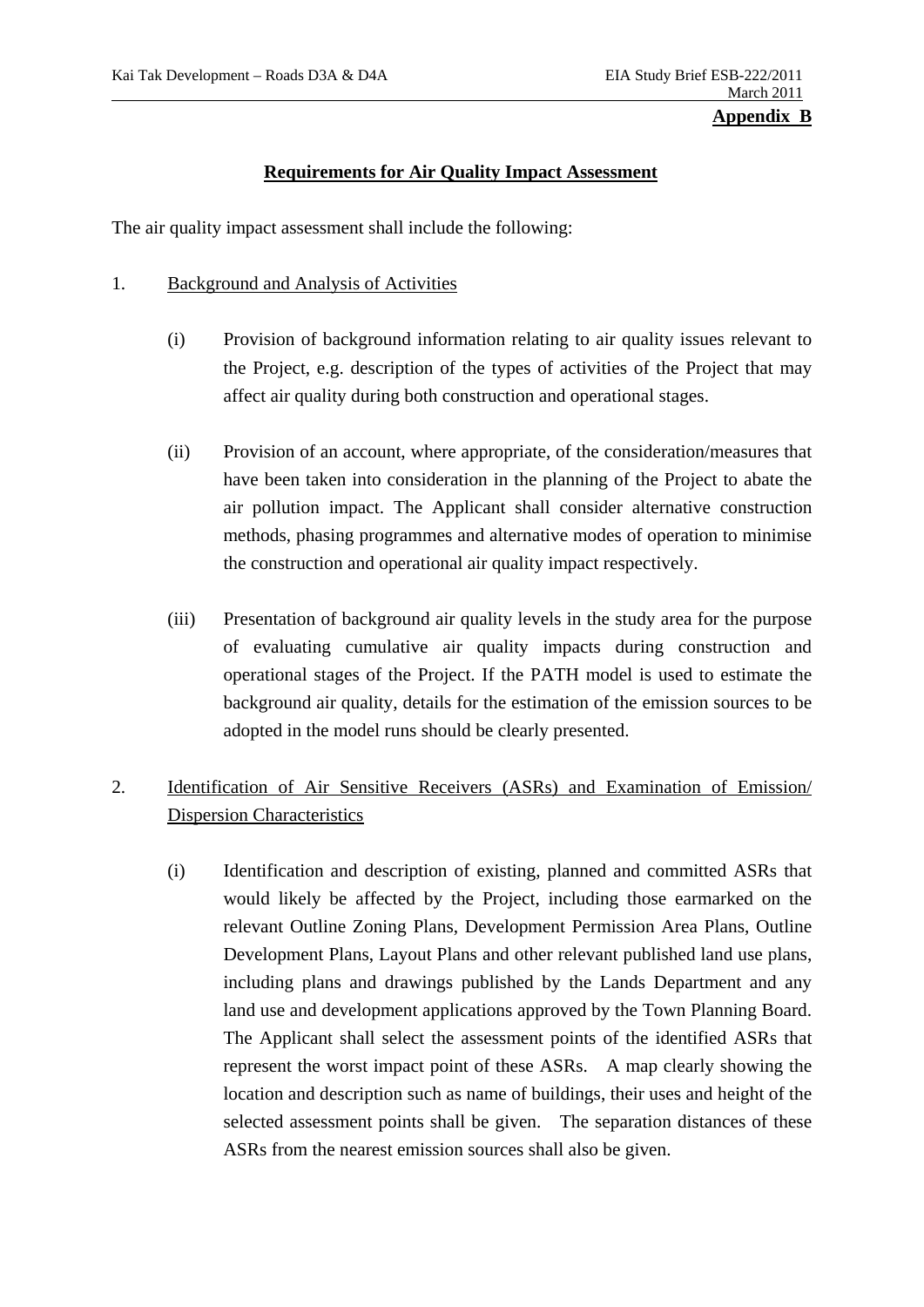- (ii) Provision of a list of air pollutant emission sources, including any nearby emission sources which are likely to have impact related to the Project based on the analysis of the construction and operational activities in section 1 above. Examples of construction stage emission sources include stock piling, blasting, concrete batching, material handling and vehicular movements on unpaved haul roads on site. Examples of operational stage emission sources include vehicular emissions from open roads, ventilation buildings and portals. Confirmation regarding the validity of assumptions and the magnitude of activities (e.g. volume of construction material to be handled, traffic mix and volume on a road) shall be obtained from the relevant government departments/authorities and documented.
- (iii) Identification of chimneys and obtainment of relevant chimney emission data in the study area by carrying out a survey for assessing the cumulative air quality impact of air pollutants through chimneys. The Applicant shall ensure and confirm that the chimney emission data used in their assessment are validated and updated by their own survey. If there are any errors subsequently found in their chimney emission data used, the Applicant shall be fully responsible and the submission may be invalidated.
- (iv) The emissions from any concurrent projects identified as relevant during the course of the EIA study shall be taken into account as contributing towards the overall cumulative air quality impact. The impacts at the existing, committed and planned ASRs within the study area shall be assessed, based on the best information available at the time of assessment.

## 3. Construction Phase Air Quality Impact

- (i) The Applicant shall follow the requirements stipulated under the Air Pollution Control (Construction Dust) Regulation to ensure that construction dust impacts are controlled within the relevant standards as stipulated in section 1 of Annex 4 of the TM.
- (ii) If the Applicant anticipates that the Project will give rise to significant construction dust impacts likely to exceed recommended limits in the TM at the ASRs despite the incorporation of the dust control measures proposed, a quantitative assessment shall be carried out to evaluate the construction dust impact at the identified ASRs. The Applicant shall follow the methodology set out in section 5 below when carrying out the quantitative assessment.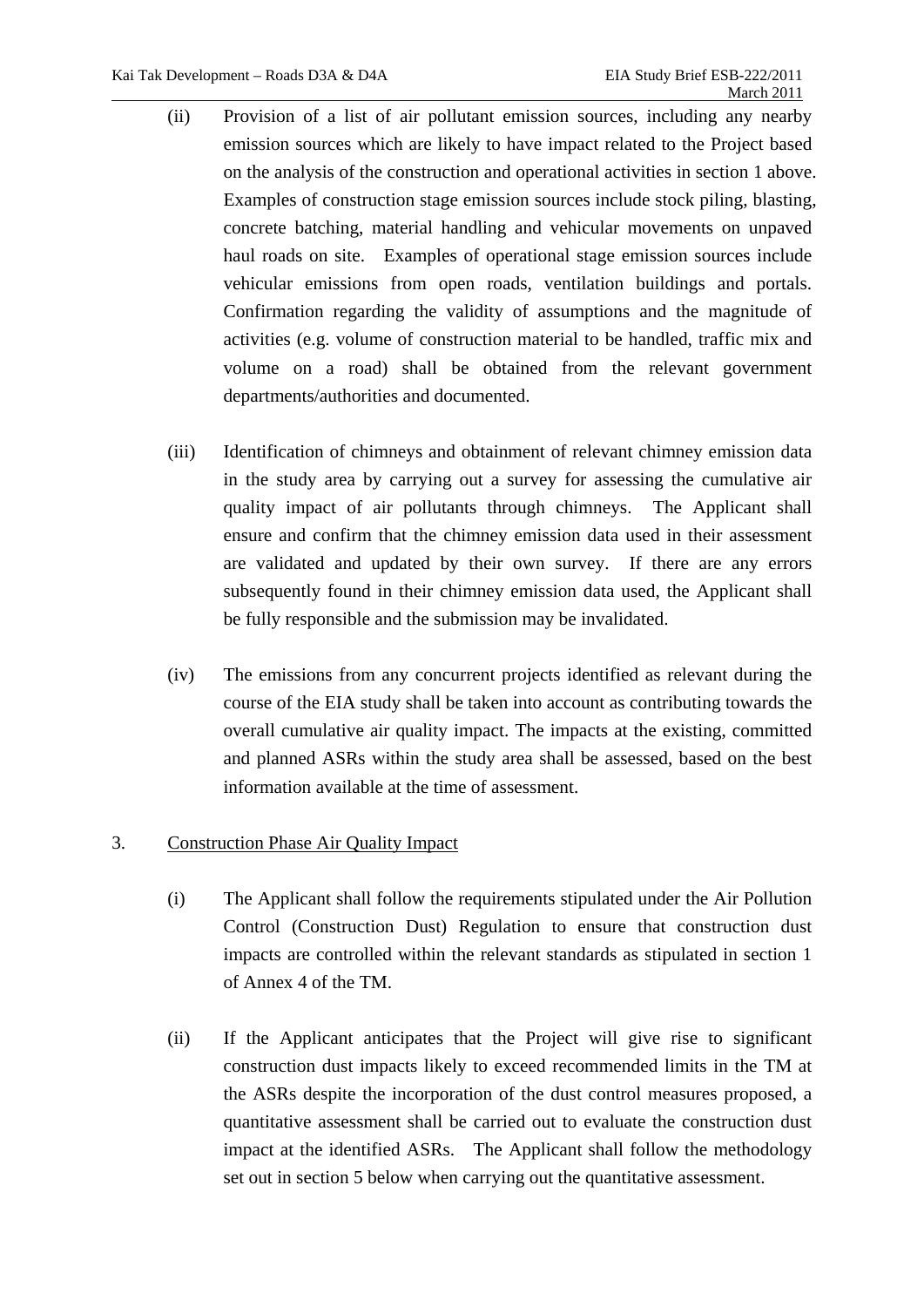(iii) A monitoring and audit programme for the construction phase of the Project shall be devised to verify the effectiveness of the control measures proposed so as to ensure proper construction dust control.

### 4. Operational Phase Air Quality Impact

- (i) The Applicant shall calculate the expected air pollutant concentrations at the identified ASRs based on an assumed reasonably worst-case scenario. The evaluation shall be based on the strength of the emission sources identified in section 2 above. The Applicant shall follow the methodology set out in section 5 below when carrying out the assessment.
- (ii) The air pollution impacts of future road traffic shall be calculated based on the highest emission strength from the road within the next 15 years upon commencement of operation of the proposed road. The Applicant shall demonstrate that the selected year of assessment represents the highest emission scenario given the combination of vehicular emission factors and traffic flow for the selected year. The Applicant shall propose any Fleet Average Emission Factors used in the assessment. If necessary, the Fleet Average Emission Factors shall be determined by a motor vehicle emission model such as EMFAC-HK model and documented in the EIA report. The traffic flow data and assumptions, such as the exhaust technology fractions, vehicle age/population distribution, traffic forecast and speed fractions, that are used in the assessment shall be presented in the form of both summary  $table(s)$  and  $graph(s)$ .
- (iii) If vehicle tunnels and/or full enclosures are proposed in the Project, it is the responsibility of the Applicant to ensure that the air quality inside these proposed structures shall comply with EPD's "Practice Note on Control of Air Pollution in Vehicle Tunnels". When assessing air quality impact due to emissions from tunnels/full enclosures, the Applicant shall ensure prior agreement with the relevant ventilation design engineer over the amount and the types/kinds of pollutants emitted from these full enclosures; and such assumptions shall be clearly and properly documented in the EIA report.
- (iv) A monitoring and audit programme for the operational phase of the Project shall be devised to verify the effectiveness of the control measures proposed so as to ensure proper control of operational air quality impacts.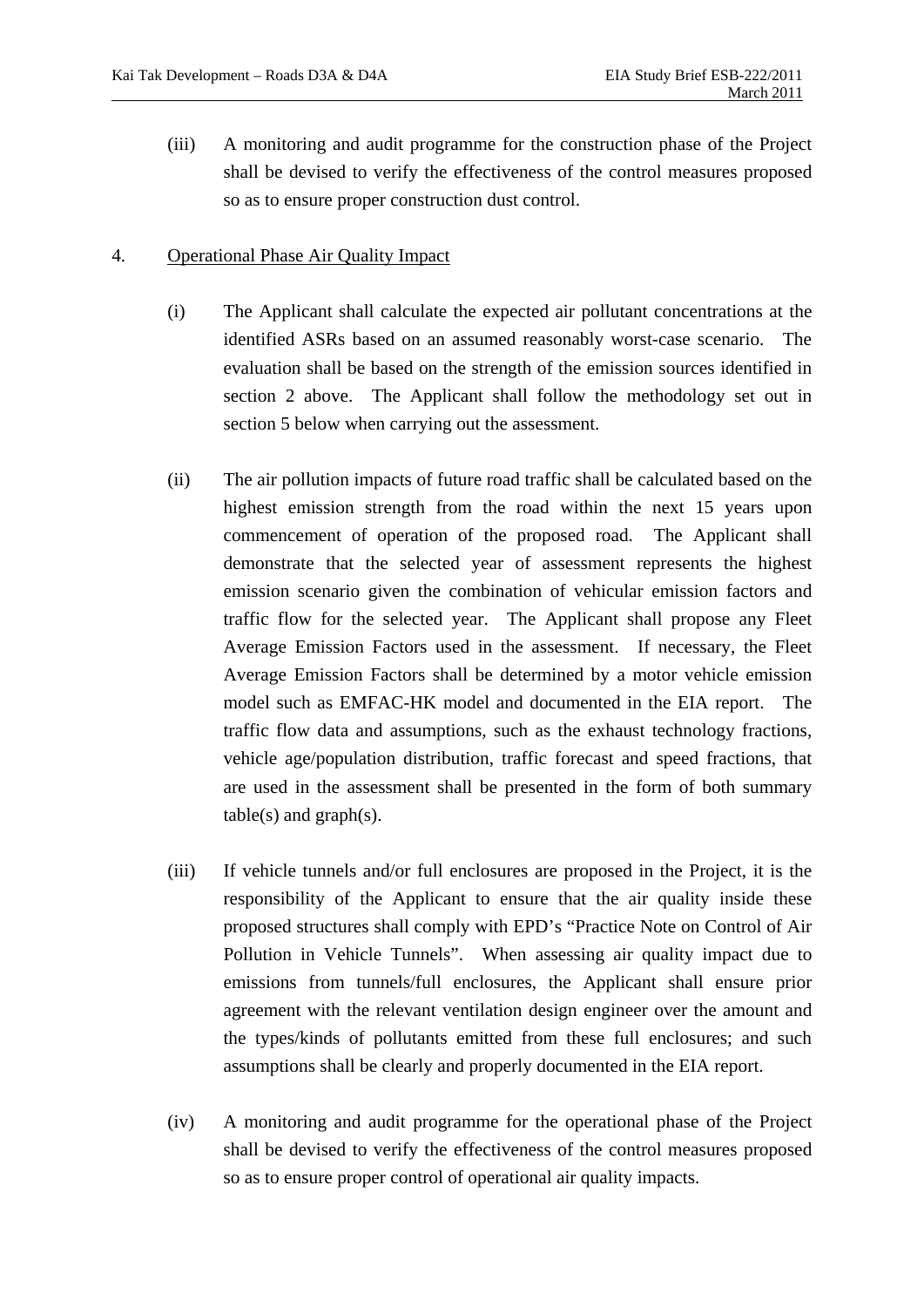#### 5. Quantitative Assessment Methodology

- (i) The Applicant shall conduct the quantitative assessment by applying the general principles enunciated in the modelling guidelines in Appendices B-1 to B-3 while making allowance for the specific characteristic of the Project. Calculation of the pollutant emission rates for input to the model and a map showing the road links shall be presented in the EIA report. The Applicant shall ensure consistency between the text description and the model files at every stage of submissions for review.
- (ii) The Applicant shall identify the key/representative air pollution parameters (types of pollutants and the averaging time concentrations) to be evaluated and provide explanation for selecting these parameters for assessing the impact of the Project. Ozone Limiting Method (OLM) or Discrete Parcel Method (DPM) or other appropriate method shall be used to estimate the conversion ratio of NOx to  $NO<sub>2</sub>$  if  $NO<sub>2</sub>$  has been identified as a key/representative air pollutant.
- (iii) The Applicant shall calculate the cumulative air quality impact at the identified ASRs and compare these results against the criteria set out in section 1 of Annex 4 in the TM. The predicted air quality impacts (both unmitigated and mitigated) shall be presented in the form of summary table(s) and pollution contours, to be evaluated against the relevant air quality standards and on any effect they may have on the land use implications. Plans of a suitable scale shall be used to present pollution contours to allow buffer distance requirements to be determined properly.
- (iv) If there are any direct technical noise remedies recommended in the study, the air quality implication due to these technical remedies shall be assessed. For instance, if barriers that may affect dispersion of air pollutants are proposed, then the implications of such remedies on air quality impact shall be assessed. If noise enclosure is proposed, then portal emissions of the enclosed road section and air quality inside the enclosed road section shall also be addressed. The Applicant shall highlight clearly the locations and types of agreed noise mitigating measures (where applicable), be they noise barriers, road enclosures and their portals, and affected ASR's, on contour maps for reference.

## 6. Mitigation Measures for Non-compliance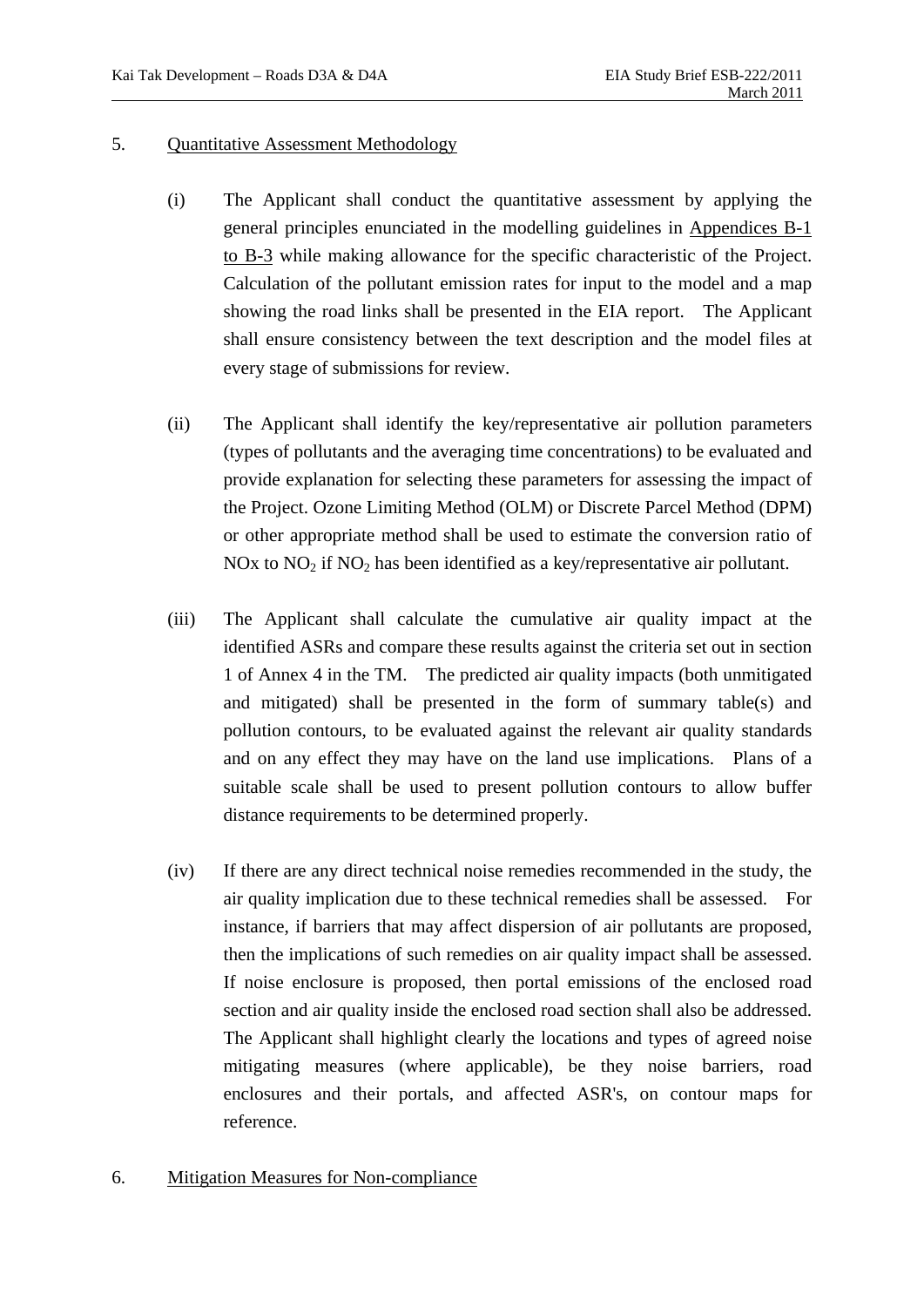The Applicant shall propose remedies and mitigating measures where the predicted air quality impact exceeds the criteria set in section 1 of Annex 4 in the TM. These measures and any constraints on future land use planning shall be agreed with the relevant government departments/authorities and documented in the EIA report. The Applicant shall demonstrate quantitatively whether the residual impacts after incorporation of the proposed mitigating measures will comply with the criteria stipulated in section 1 of Annex 4 in the TM.

## 7. Submission of Model Files

Input and output file(s) of model run(s) including those files for generating the pollution contours and emission calculations work sheets shall be submitted to the Director in electronic format together with the submission of the EIA report.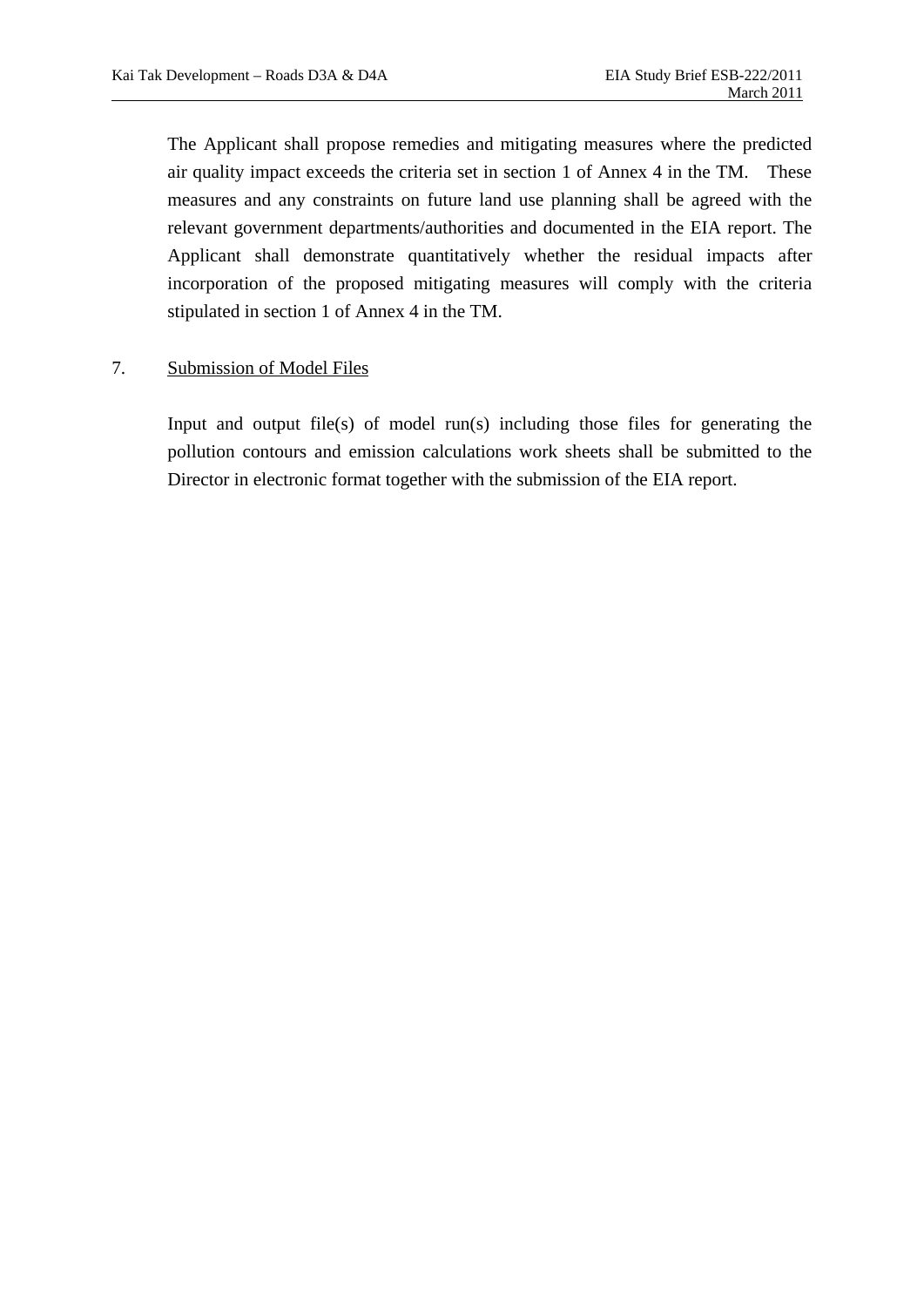#### **Guidelines on Choice of Models and Model Parameters in Air Quality Assessment**

*[The information contained in this Appendix is only meant to assist the Applicant in performing the air quality assessment. The Applicant must exercise professional judgment in applying this general information for the Project.]* 

### **1. Introduction**

1.1 To expedite the review process by the Authority and to assist project proponents or environmental consultants with the conduct of air quality modelling exercise which are frequently called for as part of environmental impact assessment studies, this paper describes the usage and requirements of a few commonly used air quality models.

#### **2. Choice of Models**

2.1 The models which have been most commonly used in air quality impact assessments, due partly to their ease of use and partly to the quick turn-around time for results, are of Gaussian type and designed for use in simple terrain under uniform wind flow. There are circumstances when these models are not suitable for ambient concentration estimates and other types of models such as physical, numerical or mesoscale models will have to be used. In situations where topographic, terrain or obstruction effects are minimal between source and receptor, the following Gaussian models can be used to estimate the near-field impacts of a number of source types including dust, traffic and industrial emissions.

| Model          | Applications                                                                                                                        |
|----------------|-------------------------------------------------------------------------------------------------------------------------------------|
| <b>FDM</b>     | for evaluating fugitive and open dust source impacts (point, line                                                                   |
|                | and area sources)                                                                                                                   |
| <b>CALINE4</b> | for evaluating mobile traffic emission impacts (line sources)                                                                       |
| ISCST3         | for evaluating industrial chimney releases as well as area and<br>volumetric sources (point, area and volume sources); line sources |
|                | can be approximated by a number of volume sources.                                                                                  |

 These frequently used models are also referred to as Schedule 1 models (see attached list).

- 2.2 Note that both FDM and CALINE4 have a height limit on elevated sources (20 m and 10m, respectively). Source of elevation above these limits will have to be modelled using the ISCST3 model or suitable alternative models. In using the latter, reference should be made to the 'Guidelines on the Use of Alternative Computer Models in Air Quality Assessment' in Appendix B-3.
- 2.3 The models can be used to estimate both short-term (hourly and daily average) and long-term (annual average) ambient concentrations of air pollutants. The model results, obtained using appropriate model parameters (refer to Section 3) and assumptions, allow direct comparison with the relevant air quality standards such as the Air Quality Objectives (AQOs) for the relevant pollutant and time averaging period.

#### **3. Model Input Requirements**

3.1 Meteorological Data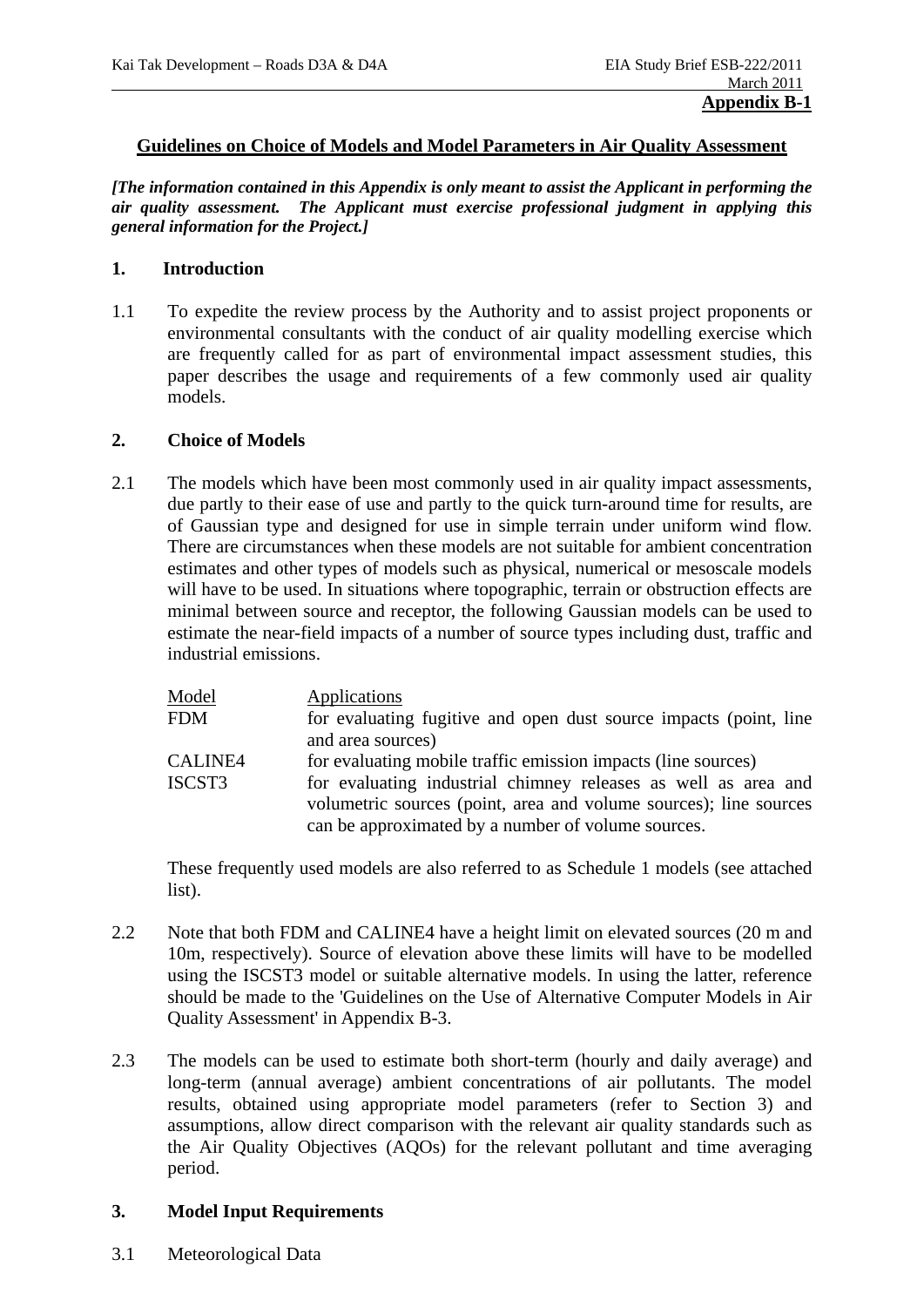- 3.1.1 At least 1 year of recent meteorological data (including wind speed, wind direction, stability class, ambient temperature and mixing height) from a weather station either closest to or having similar characteristics as the study site should be used to determine the highest short-term (hourly, daily) and long-term (annual) impacts at identified air sensitive receivers in that period. The amount of valid data for the period should be no less than 90 percent.
- 3.1.2 Alternatively, the meteorological conditions as listed below can be used to examine the worst case short-term impacts:

Day time: stability class D; wind speed 1 m/s (at 10m height); worst-case wind angle; mixing height 500 m

Night time: stability class F; wind speed 1 m/s (at 10m height); worst case wind angle; mixing height 500 m

 This is a common practice with using CALINE4 model due to its inability to handle lengthy data set.

- 3.1.3 For situations where, for example, (i) the model (such as CALINE4) does not allow easy handling of one full year of meteorological data; or (ii) model run time is a concern, the followings can be adopted in order to determine the daily and annual average impacts:
	- (i) perform a frequency occurrence analysis of one year of meteorological data to determine the actual wind speed (to the nearest unit of m/s), wind direction (to the nearest  $10^{\circ}$ ) and stability (classes A to F) combinations and their frequency of occurrence;
	- (ii) determine the short term hourly impact under all of the identified wind speed, wind direction and stability combinations; and
	- (iii) apply the frequency data with the short term results to determine the long term (daily / annual) impacts.

Apart from the above, any alternative approach that will capture the worst possible impact values (both short term and long term) may also be considered.

- 3.1.4 Note that the anemometer height (relative to a datum same for the sources and receptors) at which wind speed measurements were taken at a selected station should be correctly entered in the model. These measuring positions can vary greatly from station to station and the vertical wind profile employed in the model can be grossly distorted from the real case if incorrect anemometer height is used. This will lead to unreliable concentration estimates.
- 3.1.5 An additional parameter, namely, the standard deviation of wind direction,  $\sigma_{\theta}$ , needs to be provided as input to the CALINE4 model. Typical values of  $\sigma \circ$  range from 12<sup>o</sup> for rural areas to 24° for highly urbanised areas under 'D' class stability. For semi-rural such as new development areas,  $18^\circ$  is more appropriate under the same stability condition. The following reference can be consulted for typical ranges of standard deviation of wind direction under different stability categories and surface roughness conditions.

*Ref.(1): Guideline On Air Quality Models (Revised), EPA-450/2-78-027R, United States Environmental Protection Agency, July 1986.* 

3.2 Emission Sources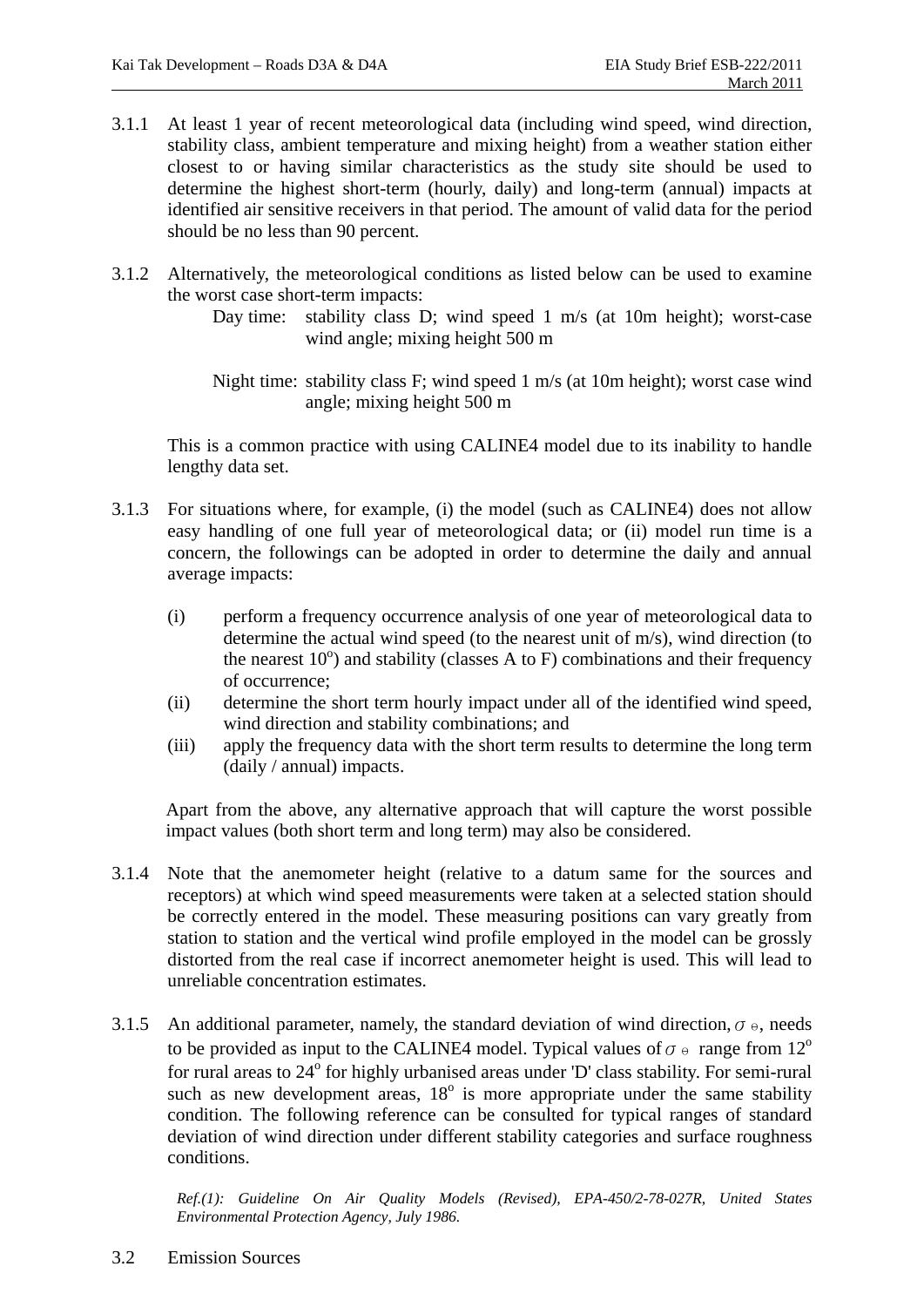All the identified sources relevant to a process plant or a study site should be entered in the model and the emission estimated based on emission factors compiled in the AP-42 (Ref. 2) or other suitable references. The relevant sections of AP-42 and any parameters or assumptions used in deriving the emission rates (in units g/s, g/s/m or  $g/s/m<sup>2</sup>$ ) as required by the model should be clearly stated for verification. The physical dimensions, location, release height and any other emission characteristics such as efflux conditions and emission pattern of the sources input to the model should also correspond to site data.

 If the emission of a source varies with wind speed, the wind speed-dependent factor should be entered.

*Ref.(2): Compilation of Air Pollutant Emission Factors, AP-42, 5th Edition, United States Environmental Protection Agency, January 1995*.

#### 3.3 Urban/Rural Classification

 Emission sources may be located in a variety of settings. For modelling purposes these are classified as either rural or urban so as to reflect the enhanced mixing that occurs over urban areas due to the presence of buildings and urban heat effects. The selection of either rural or urban dispersion coefficients in a specific application should follow a land use classification procedure. If the land use types including industrial, commercial and residential uses account for 50% or more of an area within 3 km radius from the source, the site is classified as urban; otherwise, it is classified as rural.

#### 3.4 Surface Roughness Height

 This parameter is closely related to the land use characteristics of a study area and associated with the roughness element height. As a first approximation, the surface roughness can be estimated as 3 to 10 percent of the average height of physical structures. Typical values used for urban and new development areas are 370 cm and 100 cm, respectively.

#### 3.5 Receptors

 These include discrete receptors representing all identified air sensitive receivers at their appropriate locations and elevations and any other discrete or grid receptors for supplementary information. A receptor grid, whether Cartesian or Polar, may be used to generate results for contour outputs.

#### 3.6 Particle Size Classes

 In evaluating the impacts of dust-emitting activities, suitable dust size categories relevant to the dust sources concerned with reasonable breakdown in TSP ( $<$  30  $\mu$  m) and RSP ( $< 10 \mu$ m) compositions should be used.

#### $3.7$  NO<sub>2</sub> to NO<sub>x</sub> Ratio

The conversion of  $NO<sub>x</sub>$  to  $NO<sub>2</sub>$  is a result of a series of complex photochemical reactions and has implications on the prediction of near field impacts of traffic emissions. Until further data are available, three approaches are currently acceptable in the determination of  $NO<sub>2</sub>$ :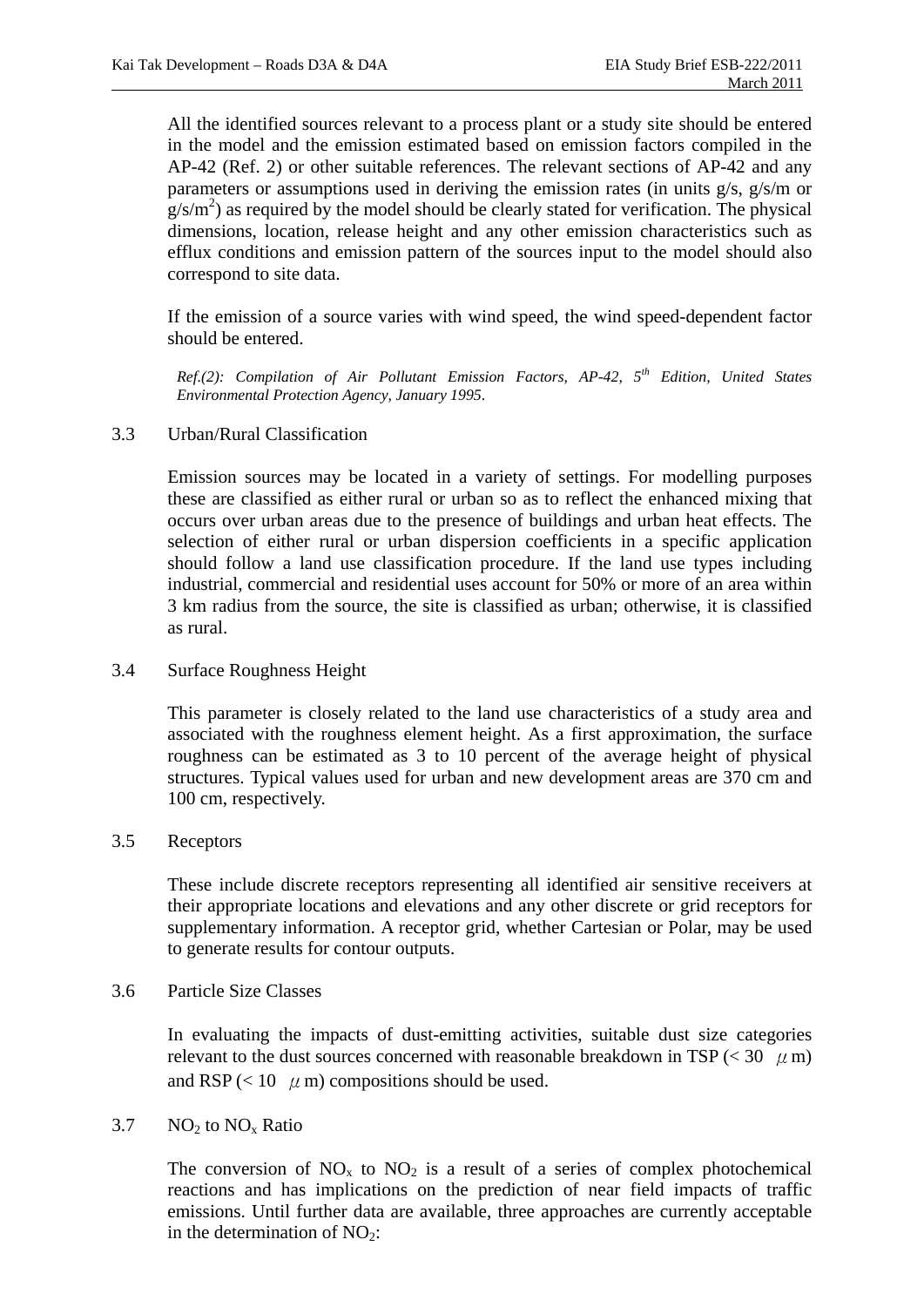- (a) Ambient Ratio Method (ARM) assuming 20% of  $NO<sub>x</sub>$  to be  $NO<sub>2</sub>$ ; or
- (b) Discrete Parcel Method (DPM, available in the CALINE4 model); or
- (c) Ozone Limiting Method (OLM) assuming the tailpipe  $NO<sub>2</sub>$  emission to be 7.5% of  $NO<sub>x</sub>$  and the background ozone concentration to be in the range of 57 to 68  $\mu$  g/m<sup>3</sup> depending on the land use type (see also the EPD reference paper 'Guidelines on Assessing the 'TOTAL' Air Quality Impacts' in Appendix B-2).

## 3.8 Odour Impact

 In assessing odour impacts, a much shorter time-averaging period of 5 seconds is required due to the shorter exposure period tolerable by human receptors. Conversion of model computed hourly average results to 5-second values is therefore necessary to enable comparison against recommended standard. The hourly concentration is first converted to 3-minute average value according to a power law relationship which is stability dependent (Ref. 3) and a result of the statistical nature of atmospheric turbulence. Another conversion factor (10 for unstable conditions and 5 for neutral to stable conditions) is then applied to convert the 3-minute average to 5-second average (Ref. 4). In summary, to convert the hourly results to 5-second averages, the following factors can be applied:

| <b>Stability Category</b> | 1-hour to 5-sec Conversion Factor |
|---------------------------|-----------------------------------|
| A & B                     | 45                                |
|                           |                                   |
|                           |                                   |
| $E \& F$                  |                                   |

Under 'D' class stability, the 5-second concentration is approximately 10 times the hourly average result. Note, however, that the combined use of such conversion factors together with the ISCST results may not be suitable for assessing the extreme close-up impacts of odour sources.

*Ref.(3): Richard A. Duffee, Martha A. O'Brien and Ned Ostojic, 'Odor Modeling – Why and How', Recent Developments and Current Practices in Odor Regulations, Controls and Technology, Air & Waste Management Association, 1991.* 

*Ref.(4): A.W.C. Keddie, 'Dispersion of Odours', Odour Control – A Concise Guide, Warren Spring Laboratory, 1980.* 

## 3.9 Plume Rise Options

 The ISCST3 model provides by default a list of the U.S. regulatory options for concentration calculations. These are all applicable to the Hong Kong situations except for the 'Final Plume Rise' option. As the distance between sources and receptors are generally fairly close, the non-regulatory option of 'Gradual Plume Rise' should be used instead to give more accurate estimate of near-field impacts due to plume emission. However, the 'Final Plume Rise' option may still be used for assessing the impacts of distant sources.

3.10 Portal Emissions

 These include traffic emissions from tunnel portals and any other similar openings and are generally modelled as volume sources according to the PIARC 91 (or more up-to-date version) recommendations (Ref. 5, section III.2). For emissions arising from underpasses or any horizontal openings of the like, these are treated as area or point sources depending on the source physical dimensions. In all these situations, the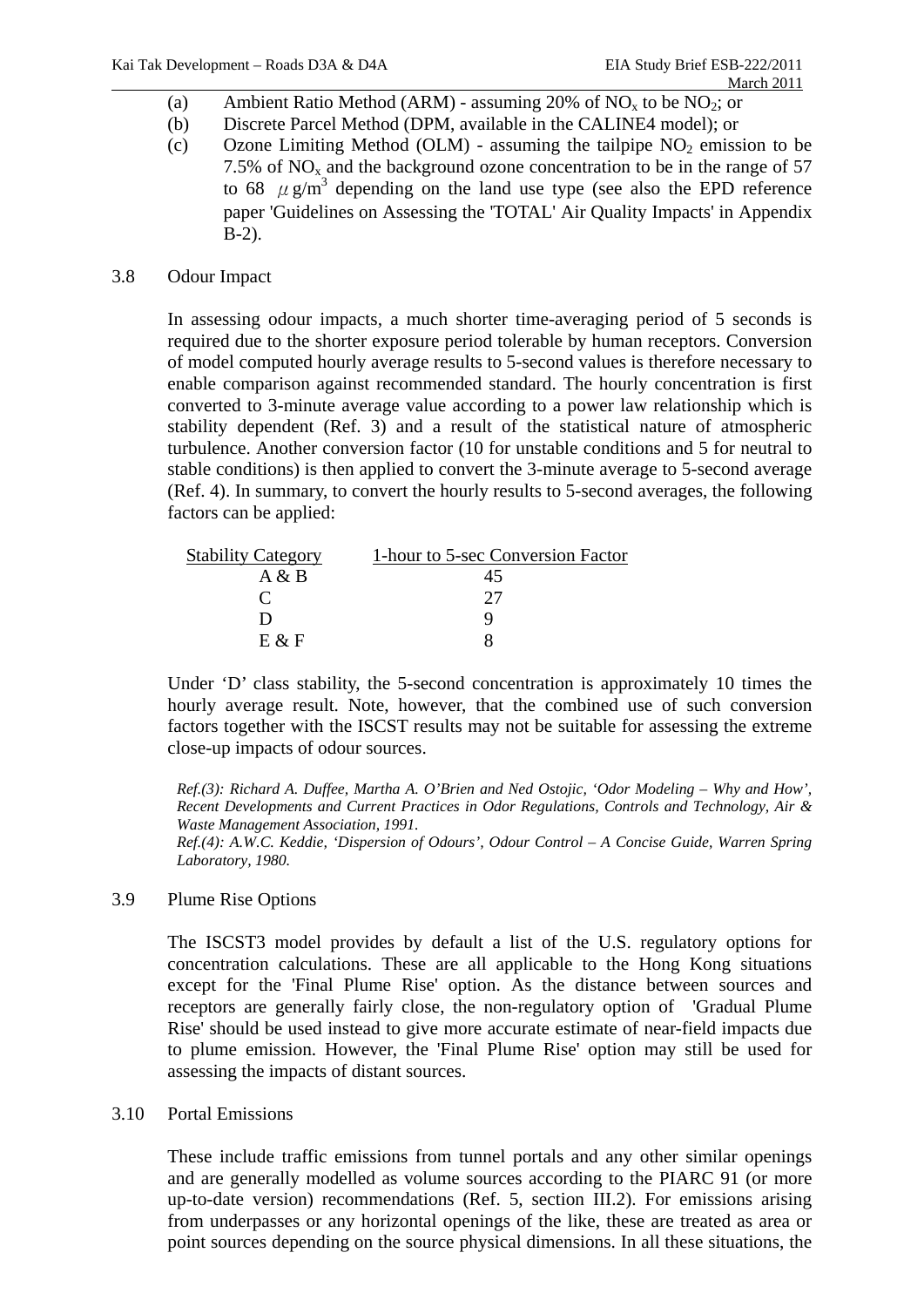ISCST3 model or more sophisticated models will have to be used instead of the CALINE4 model. In the case of portal emissions with significant horizontal exit velocity which cannot be handled by the ISCST3 model, the impacts may be estimated by the TOP model (Ref. 6) or any other suitable models subject to prior agreement with EPD. The EPD's 'Guidelines on the Use of Alternative Computer Models in Air Quality Assessment' should also be referred to in Appendix B-3.

*Ref.(5): XIXth World Road Congress Report, Permanent International Association of Road Congresses (PIARC), 1991. Ref.(6): N. Ukegunchi, H. Okamoto and Y. Ide "Prediction of vehicular emission pollution around a tunnel mouth", Proceedings 4th International Clean Air Congress, pp. 205-207, Tokyo, 1977.* 

#### 3.11 Background Concentrations

 Background concentrations are required to account for far-field sources which cannot be estimated by the model. These values, to be used in conjunction with model results for assessing the total impacts, should be based on long term average of monitoring data at location representative of the study site. Please make reference to the paper 'Guidelines on Assessing the 'TOTAL' Air Quality Impacts' in Appendix B-2 for further information.

#### 3.11 Output

 The highest short-term and long-term averages of pollutant concentrations at prescribed receptor locations are output by the model and to be compared against the relevant air quality standards specified for the relevant pollutant. Contours of pollutant concentration are also required for indicating the general impacts of emissions over a study area. Copies of model files in electronic format should also be provided for EPD's reference.

## **Schedule 1**

**Air Quality Models Generally Accepted by Hong Kong Environmental Protection Department for Regulatory Applications as at 1 July 1998 : \*** 

**Industrial Source Complex Dispersion Model - Short Term Version 3 (ISCST3)** or the latest version developed by U.S. Environmental Protection Agency

**California Line Source Dispersion Model Version 4 (CALINE4)** or the latest version developed by Department of Transportation, State of California, U.S.A.

**Fugitive Dust Model (FDM)** or the latest version developed by U.S. Environmental Protection Agency

**\*** EPD is continually reviewing the latest development in air quality models and will update this Schedule accordingly.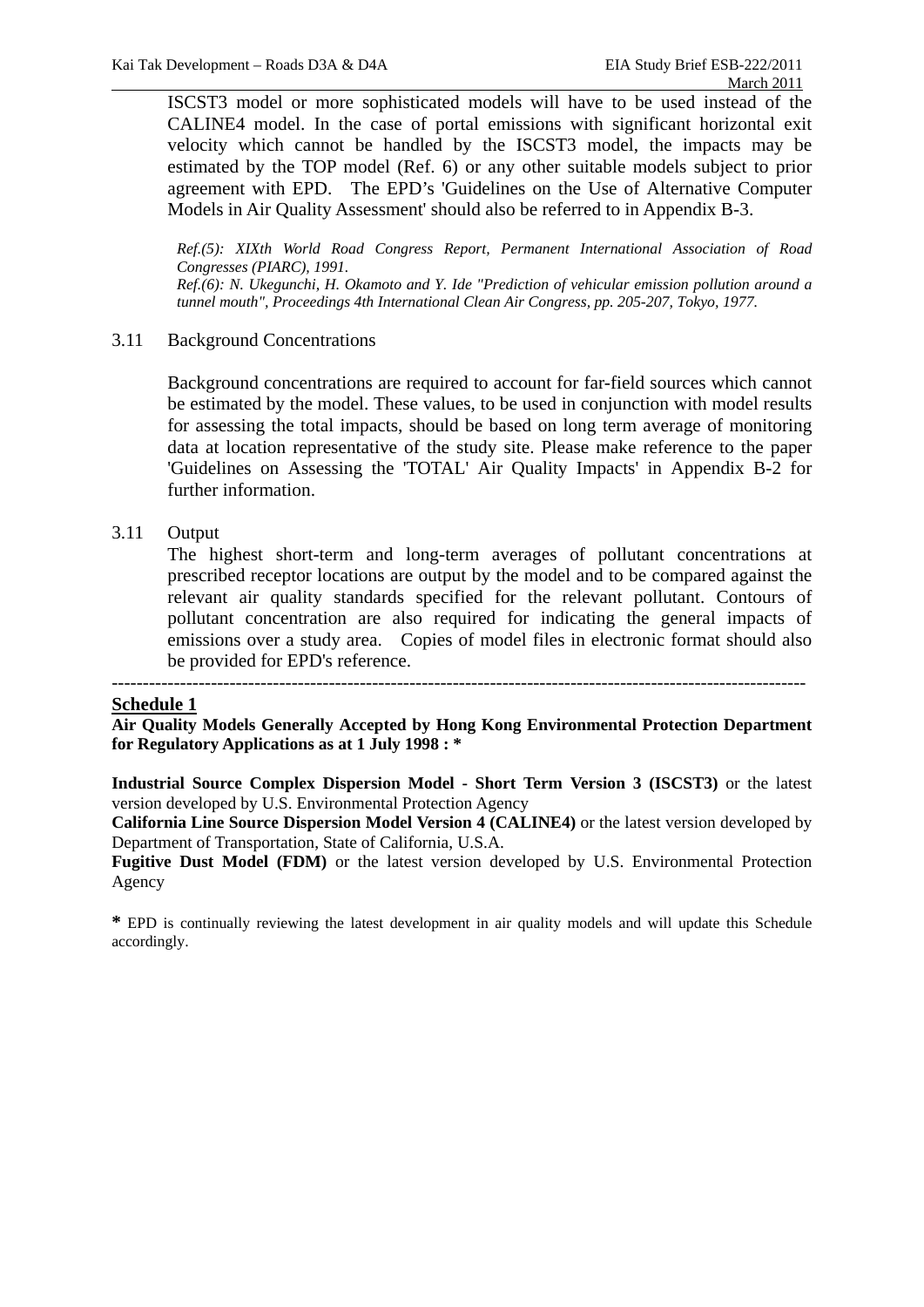### **Guidelines on Assessing the 'TOTAL' Air Quality Impacts**

*[The information contained in this Appendix is only meant to assist the Applicant in performing the air quality assessment. The Applicant must exercise professional judgment in applying this general information for the Project.]* 

#### **1. Total Impacts - 3 Major Contributions**

1.1 In evaluating the air quality impacts of a proposed project upon air sensitive receivers, contributions from three classes of emission sources depending on their distance from the site should be considered. These are:

| Primary contributions:     | project induced                                 |                   |  |  |           |
|----------------------------|-------------------------------------------------|-------------------|--|--|-----------|
| Secondary contributions:   | pollutant-emitting                              | activities in the |  |  | immediate |
|                            | neighbourhood                                   |                   |  |  |           |
| Other contributions:       | pollution not accounted for by the previous two |                   |  |  |           |
| (Background contributions) |                                                 |                   |  |  |           |

#### **2. Nature of Emissions**

#### 2.1 Primary contributions

 In most cases, the project-induced emissions are fairly well defined and quite often (but not necessarily) the major contributor to local air quality impacts. Examples include those due to traffic network, building or road construction projects.

2.2 Secondary contributions

 Within the immediate neighbourhood of the project site, there are usually pollutant emitting activities contributing further to local air quality impacts. For most local scale projects, any emission sources in an area within 500m radius of the project site with notable impacts should be identified and included in an air quality assessment to cover the short-range contributions. In the exceptional cases where there is one or more significant sources nearby, the study area may have to be extended or alternative estimation approach employed to ensure these impacts are reasonably accounted for.

2.3 Background contributions

 The above two types of emission contributions should account for, to a great extent, the air quality impacts upon local air sensitive receivers, which are often amenable to estimation by the 'Gaussian Dispersion' type of models. However, a background air quality level should be prescribed to indicate the baseline air quality in the region of the project site, which would account for any pollution not covered by the two preceding contributions. The emission sources contributing to the background air quality would be located further afield and not easy to identify. In addition, the transport mechanism by which pollutants are carried over long distances (ranging from 1km up to tens or hundreds of kms) is rather complex and cannot be adequately estimated by the 'Gaussian' type of models.

## **3. Background Air Quality - Estimation Approach**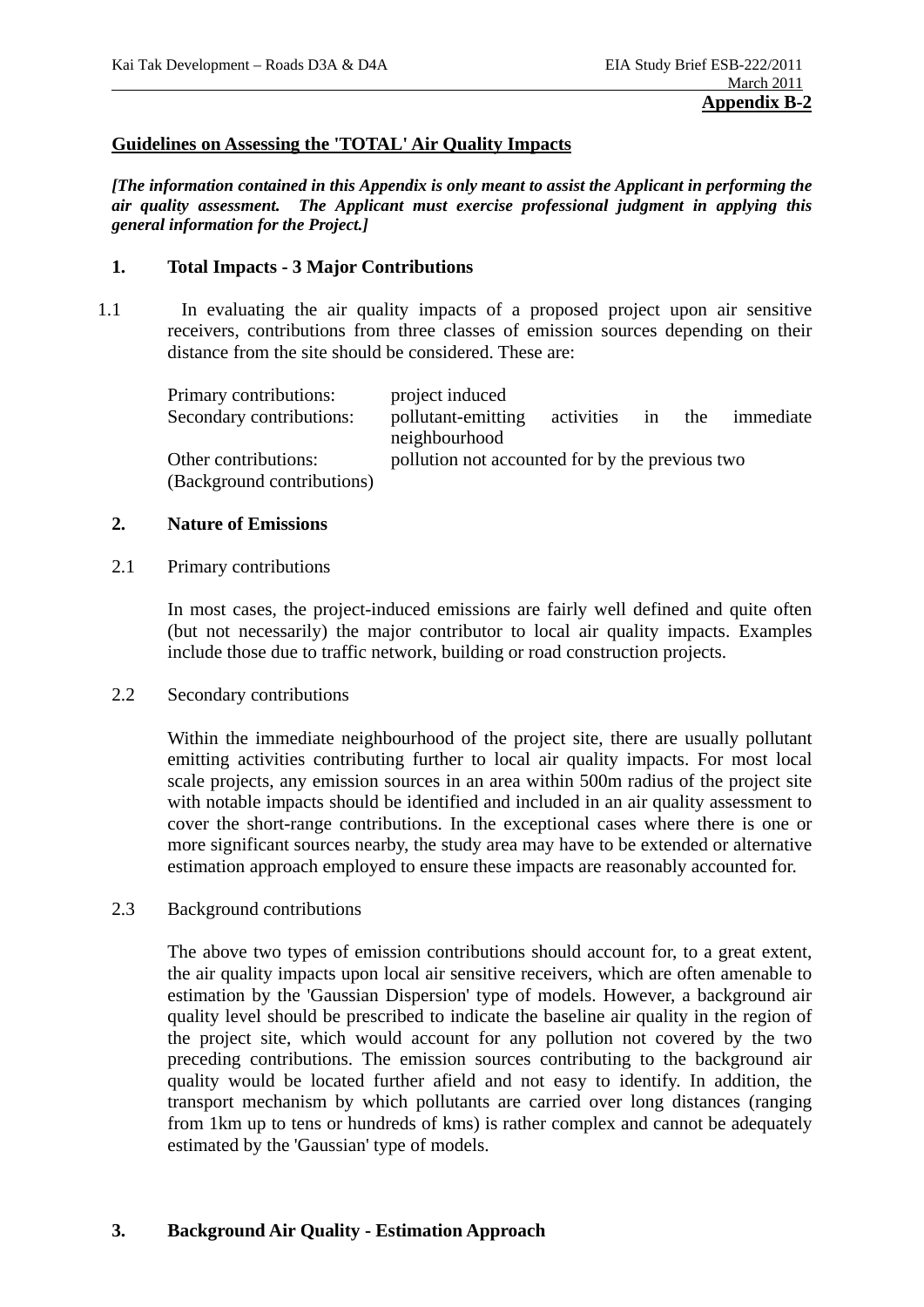### 3.1 The approach

 In view of the difficulties in estimating background air quality using the air quality models currently available, an alternative approach based on monitored data is suggested. The essence of this approach is to adopt the long-term (5-year) averages of the most recent monitored air quality data obtained by EPD. These background data would be reviewed yearly or biennially depending on the availability of the monitored data. The approach is a first attempt to provide a reasonable estimate of the background air quality level for use in conjunction with EIA air quality assessment to address the cumulative impacts upon a locality. This approach may be replaced or supplemented by superior modelling efforts such as that entailed in PATH (Pollutants in the Atmosphere and their Transport over Hong Kong), a comprehensive territory-wide air quality modelling system currently being developed for Hong Kong. Notwithstanding this, the present approach is based on measured data and their long term regional averages; the background values so derived should therefore be indicative of the present background air quality. In the absence of any other meaningful way to estimate a background air quality for the future, this present background estimate should also be applied to future projects as a first attempt at a comprehensive estimate until a better approach is formulated.

#### 3.2 Categorisation

 The monitored air quality data, by 'district-averaging' are further divided into three categories, viz, Urban, Industrial and Rural/New Development. The background pollutant concentrations to be adopted for a project site would depend on the geographical constituency to which the site belongs. The categorisation of these constituencies is given in Section 3.4. The monitoring stations suggested for the 'district-averaging'(arithmetic means) to derive averages for the three background air quality categories are listed as follows:

| Urban:                                                                     |                 | Kwun Tong, Sham Shui Po, Tsim Sha Tsui and |  |  |  |
|----------------------------------------------------------------------------|-----------------|--------------------------------------------|--|--|--|
|                                                                            | Central/Western |                                            |  |  |  |
| Industrial:                                                                |                 | Kwun Tong, Tsuen Wan and Kwai Chung        |  |  |  |
| Rural/New Development: Sha Tin, Tai Po, Junk Bay, Hong Kong South and Yuen |                 |                                            |  |  |  |
|                                                                            | Long            |                                            |  |  |  |

 The averaging would make use of data from the above stations wherever available. The majority of the monitoring stations are located some 20m above ground.

3.3 Background pollutant values

 Based on the above approach, background values for the 3 categories have been obtained for a few major air pollutants as follows:

| <b>POLLUTANT</b> | <b>URBAN</b> | <b>INDUSTRIAL</b> | RURAL /<br><b>NEW</b><br><b>DEVELOPMENT</b> |
|------------------|--------------|-------------------|---------------------------------------------|
| NO <sub>2</sub>  |              |                   | 39                                          |
| SO <sub>2</sub>  |              | 26                | 13                                          |
| $O_3$            | 62           | 68                |                                             |
| <b>TSP</b>       | 98           | 96                |                                             |
| <b>RSP</b>       | 60           | 58                |                                             |

 All units are in micrograms per cubic metre. The above values are derived from 1992 to 1996 annual averages with the exception of ozone which represent annual average of daily hourly maximum values for year 1996.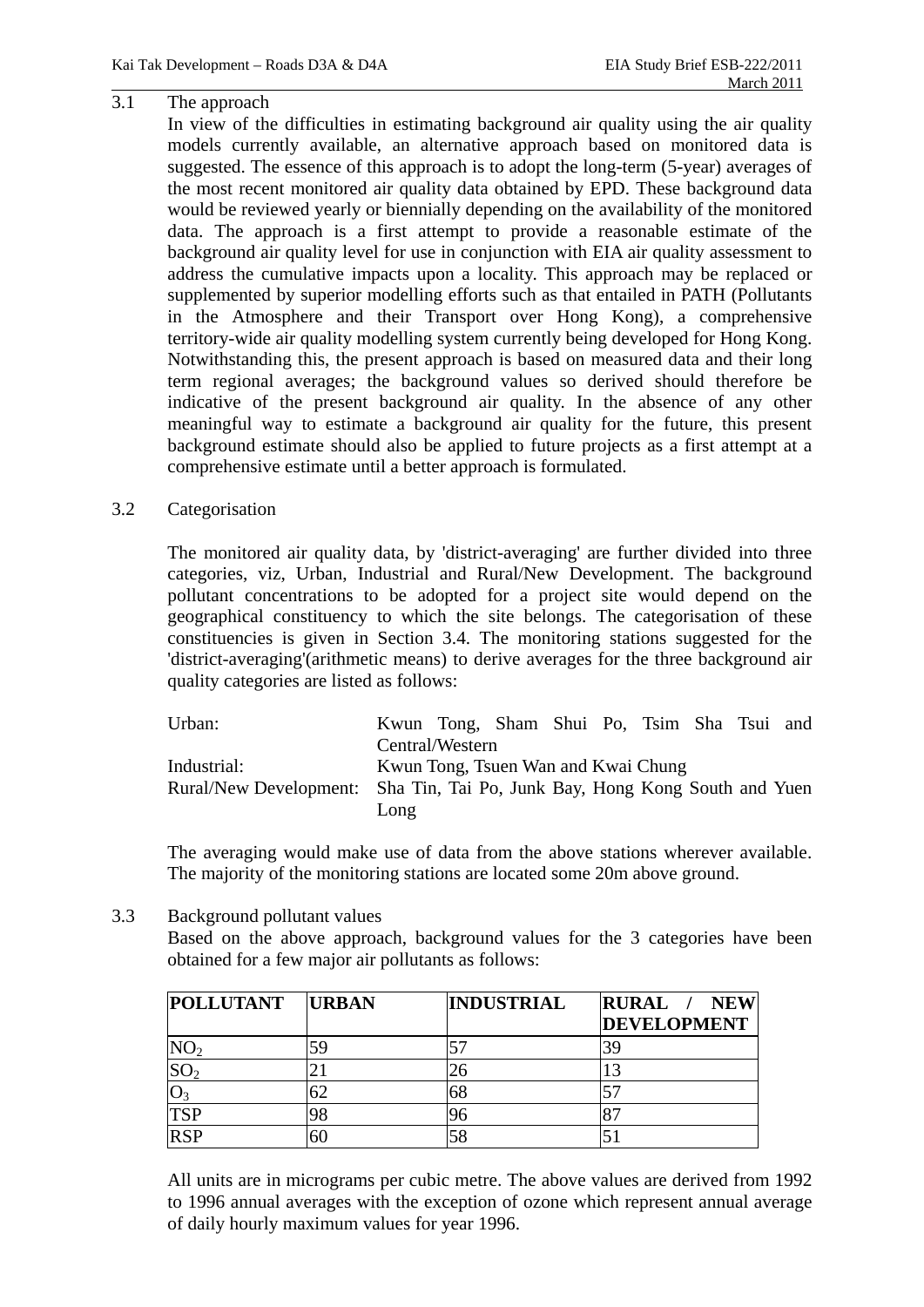In cases where suitable air quality monitoring data representative of the study site such as those obtained from a nearby monitoring station or on-site sampling are not available for the prescription of background air pollution levels, the above tabulated values can be adopted instead. Strictly speaking, the suggested values are only appropriate for long term assessment. However, as an interim measure and until a better approach is formulated, the same values can also be used for short term assessment. This implies that the short term background values will be somewhat under-estimated, which compensates for the fact that some of the monitoring data are inherently influenced by secondary sources because of the monitoring station location.

 Indeed, if good quality on-site sampling data which cover at least one year period are available, these can be used to derive both the long term (annual) and short term (daily / hourly) background values, the latter are usually applied on an hour to hour, day to day basis.

## 3.4 Site categories

 The categories to which the 19 geographical constituencies belong are listed as follows:

| <b>DISTRICT</b>     | <b>AIR QUALITY</b>      |
|---------------------|-------------------------|
|                     | <b>CATEGORY</b>         |
| <b>Islands</b>      | Rural / New Development |
| Southern            | Rural / New Development |
| Eastern             | Urban                   |
| Wan Chai            | Urban                   |
| Central & Western   | Urban                   |
| Sai Kung            | Rural / New Development |
| <b>Kwun Tong</b>    | Industrial              |
| Wong Tai Sin        | Urban                   |
| <b>Kowloon City</b> | Urban                   |
| Yau Tsim            | Urban                   |
| Mong Kok            | Urban                   |
| Sham Shui Po        | Urban                   |
| Kwai Tsing          | Industrial              |
| Sha Tin             | Rural / New Development |
| Tsuen Wan           | Industrial              |
| Tuen Mun            | Rural / New Development |
| Tai Po              | Rural / New Development |
| Yuen Long           | Rural / New Development |
| Northern            | Rural / New Development |

## 3.5 Provisions for 'double-counting'

 The current approach is, by no means, a rigorous treatment of background air quality but aims to provide an as-realistic-as-possible approximation based on limited field data. 'Double-counting' of 'secondary contributions' may be apparent through the use of such 'monitoring-based' background data as some of the monitoring stations are of close proximity to existing emission sources. 'Primary contributions' due to a proposed project (which is yet to be realized) will not be double-counted by such an approach. In order to avoid over-estimation of background pollutant concentrations, an adjustment to the values given in Section 3.3 is possible and optional by multiplying the following factor: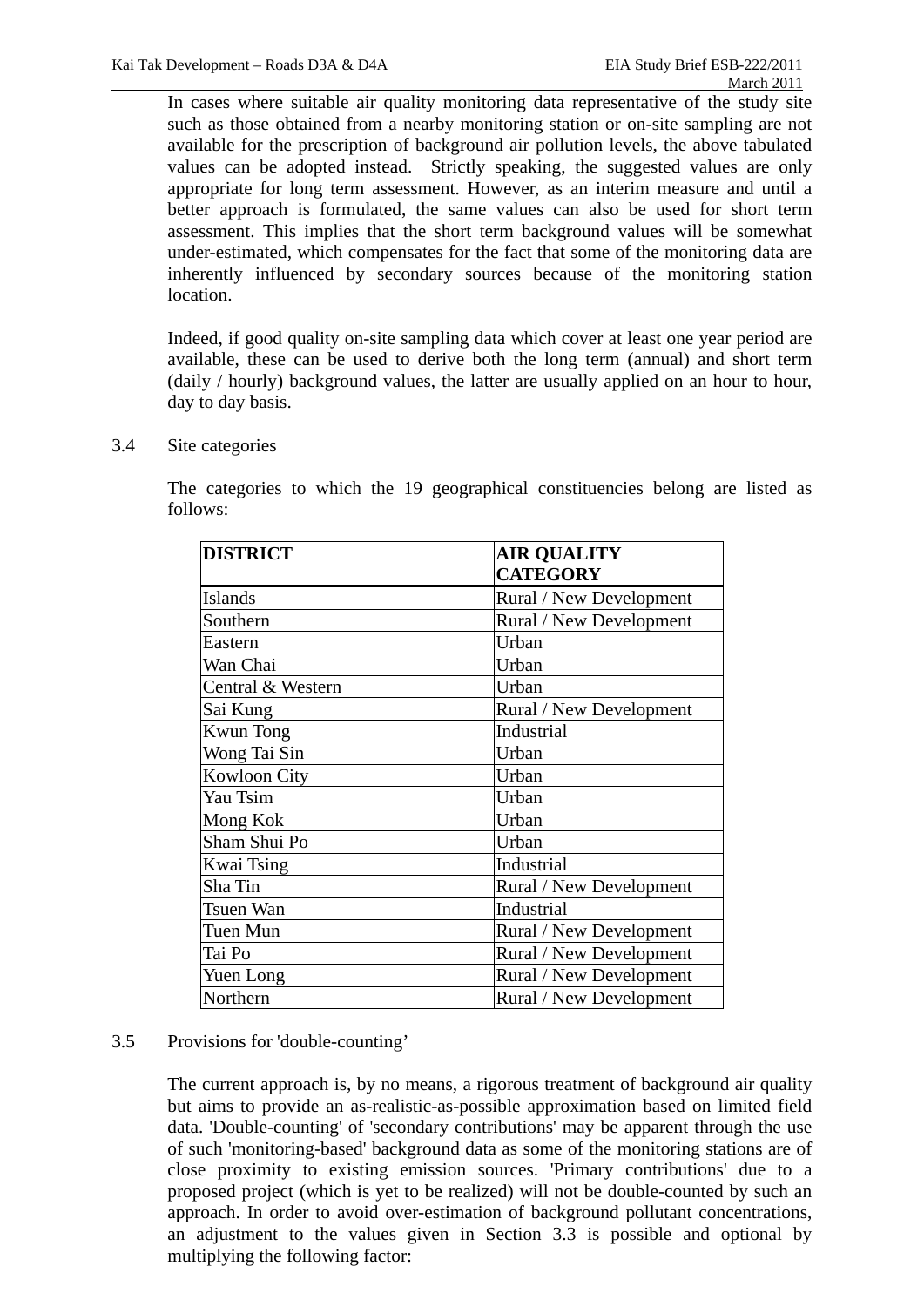$(1.0 - E_{\text{Secondary contributions}}/E_{\text{Territory}})$ 

where E stands for emission.

 The significance of this factor is to eliminate the fractional contribution to background pollutant level of emissions due to 'secondary contributions' out of those from the entire territory. In most cases, this fractional contribution to background pollutant levels by the secondary contributions is minimal.

## **4. Conclusions**

4.1 The above described approach to estimating the total air quality impacts of a proposed project, in particular the background pollutant concentrations for air quality assessment, should be adopted with immediate effect. Use of short term monitoring data to prescribe the background concentrations is no longer acceptable.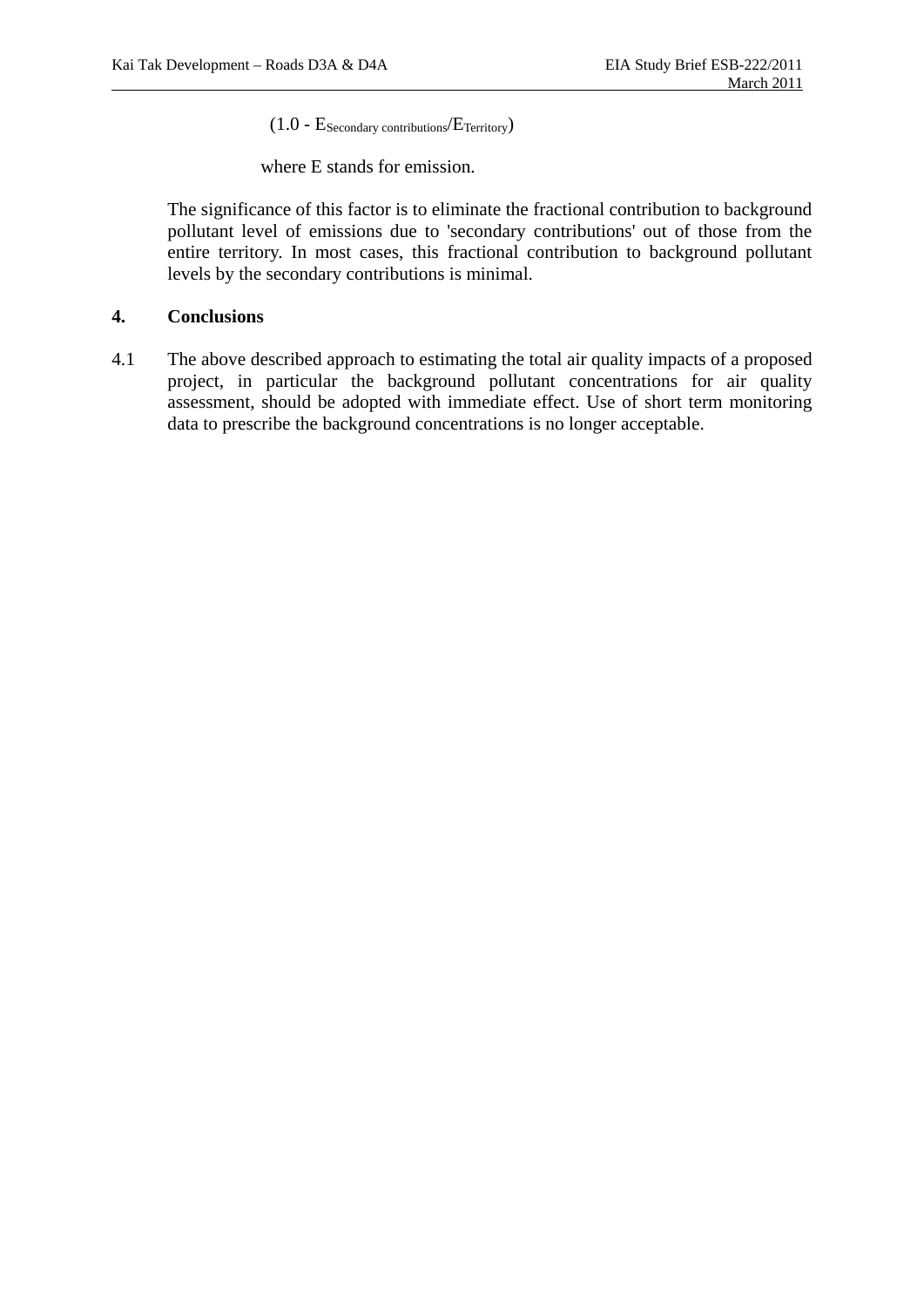### **Guidelines on the Use of Alternative Computer Models in Air Quality Assessment**

*[The information contained in this Appendix is only meant to assist the Applicant in performing the air quality assessment. The Applicant must exercise professional judgment in applying this general information for the Project.]* 

## **1. Background**

- 1.1 In Hong Kong, a number of Gaussian plume models are commonly employed in regulatory applications such as application for specified process licences and environmental impact assessments (EIAs). These frequently used models (as listed in Schedule 1 attached; hereafter referred to as Schedule 1 models) have no regulatory status but form the basic set of tools for local-scale air quality assessment in Hong Kong.
- 1.2 However, no single model is sufficient to cover all situations encountered in regulatory applications. In order to ensure that the best model available is used for each regulatory application and that a model is not arbitrarily applied, the project proponent (and/or its environmental consultants) should assess the capabilities of various models available and adopt one that is most suitable for the project concerned.
- 1.3 Examples of situations where the use of an alternative model is warranted include:
	- (i) the complexity of the situation to be modelled far exceeds the capability of the Schedule 1 models; and
	- (ii) the performance of an alternative model is comparable or better than the Schedule 1 models.
- 1.4 This paper outlines the demonstration / submission required in order to support the use of an alternative air quality model for regulatory applications for Hong Kong.

## **2. Required Demonstration / Submission**

- 2.1 Any model that is proposed for air quality applications and not listed amongst the Schedule 1 models will be considered by EPD on a case-by-case basis. In such cases, the proponent will have to provide the followings for EPD's review:
	- (i) Technical details of the proposed model; and
	- (ii) Performance evaluation of the proposed model

 Based on the above information, EPD will determine the acceptability of the proposed model for a specific or general applications. The onus of providing adequate supporting materials rests entirely with the proponent.

- 2.2 To provide technical details of the proposed model, the proponent should submit documents containing at least the following information:
	- (i) mathematical formulation and data requirements of the model;
	- (ii) any previous performance evaluation of the model; and
	- (iii) a complete set of model input and output file(s) in commonly used electronic format.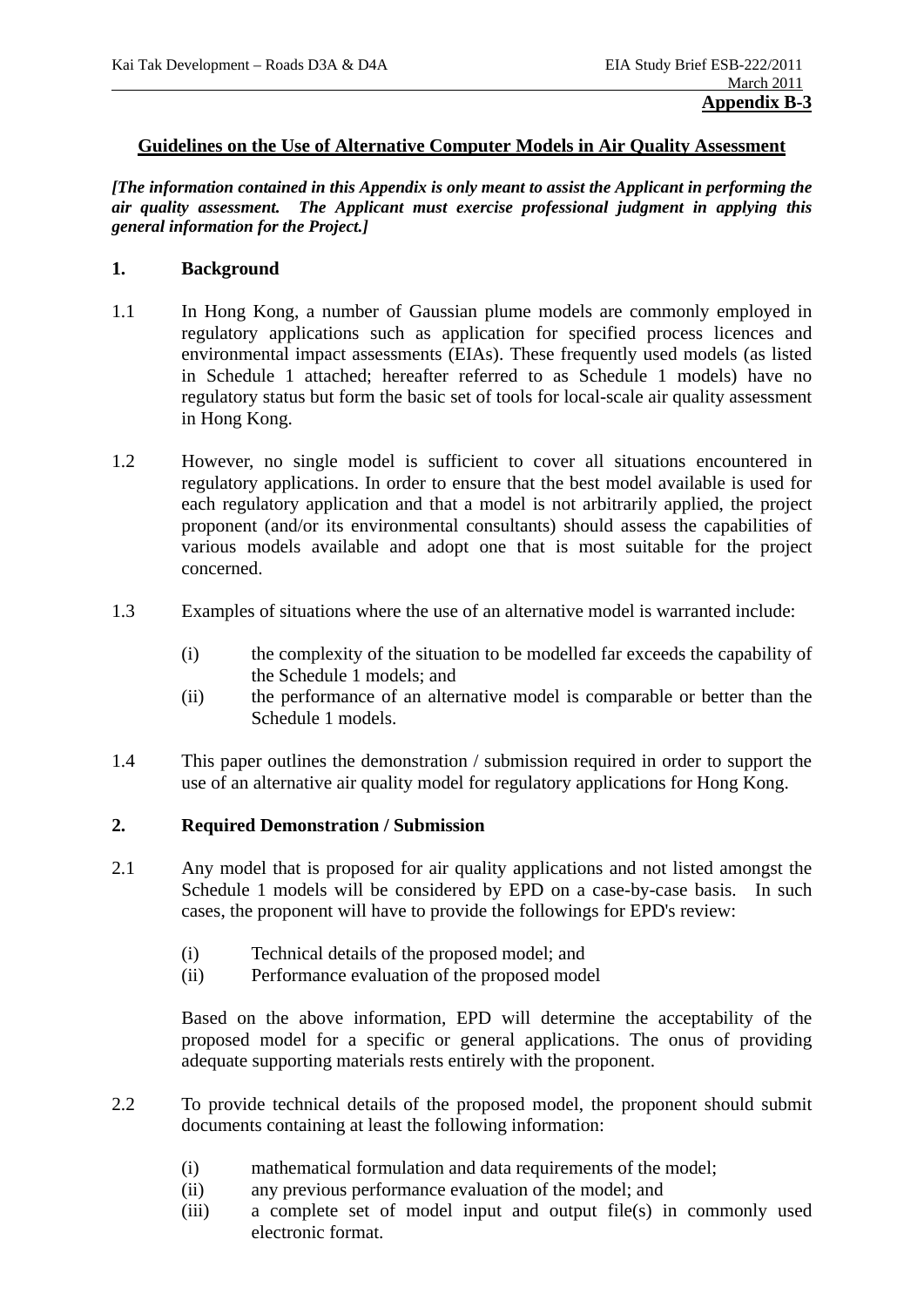$\frac{1}{2.3}$  On performance evaluation, the required approach and extent of demonstration 2.3 On performance evaluation, the required approach and extent of demonstration varies depending on whether a Schedule 1 model is already available and suitable in simulating the situation under consideration. In cases where no Schedule 1 model is found applicable, the proponent must demonstrate that the proposed model passes the screening test as set out in USEPA Document "Protocol for Determining the Best Performing Model" (Ref. 1).

> *Ref.(1): William M. Cox, 'Protocol for Determining the Best Performing Model'; Publication No. EPA-454/R-92-025; U.S. Environmental Protection Agency, Research Triangle Park, NC.*

- 2.4 For cases where a Schedule 1 model is applicable to the project under consideration but an alternative model is proposed for use instead, the proponent must demonstrate either that
	- (i) the highest and second highest concentrations predicted by the proposed model are within 2 percent of the estimates obtained from an applicable Schedule 1 model (with appropriate options chosen) for all receptors for the project under consideration; or
	- (ii) the proposed model has superior performance against an applicable Schedule 1 model based on the evaluation procedure set out in USEPA Document "Protocol for Determining the Best Performing Model" (Ref. 1).
- 2.5 Should EPD find the information on technical details alone sufficient to indicate the acceptability of the proposed model, information on further performance evaluation as specified in Sections 2.3 and 2.4 above would not be necessary.
- 2.6 If the proposed model is an older version of one of the Schedule 1 models or was previously included in Schedule 1, the technical documents mentioned in Section 2.2 are normally not required. However, a performance demonstration of equivalence as stated in Section 2.4 (i) would become necessary.
- 2.7 If EPD is already in possession of some of the documents that describe the technical details of the proposed model, submission of the same by the proponent is not necessary. The proponent may check with EPD to avoid sending in duplicate information.

#### --------------------------------------------------------------------------------------------------------------------------- **Schedule 1**

**Air Quality Models Generally Accepted by Hong Kong Environmental Protection Department for Regulatory Applications as at 1 July 1998 : \*** 

**Industrial Source Complex Dispersion Model - Short Term Version 3 (ISCST3)** or the latest version developed by U.S. Environmental Protection Agency

**California Line Source Dispersion Model Version 4 (CALINE4)** or the latest version developed by Department of Transportation, State of California, U.S.A.

**Fugitive Dust Model (FDM)** or the latest version developed by U.S. Environmental Protection Agency

**\*** EPD is continually reviewing the latest development in air quality models and will update this Schedule accordingly.